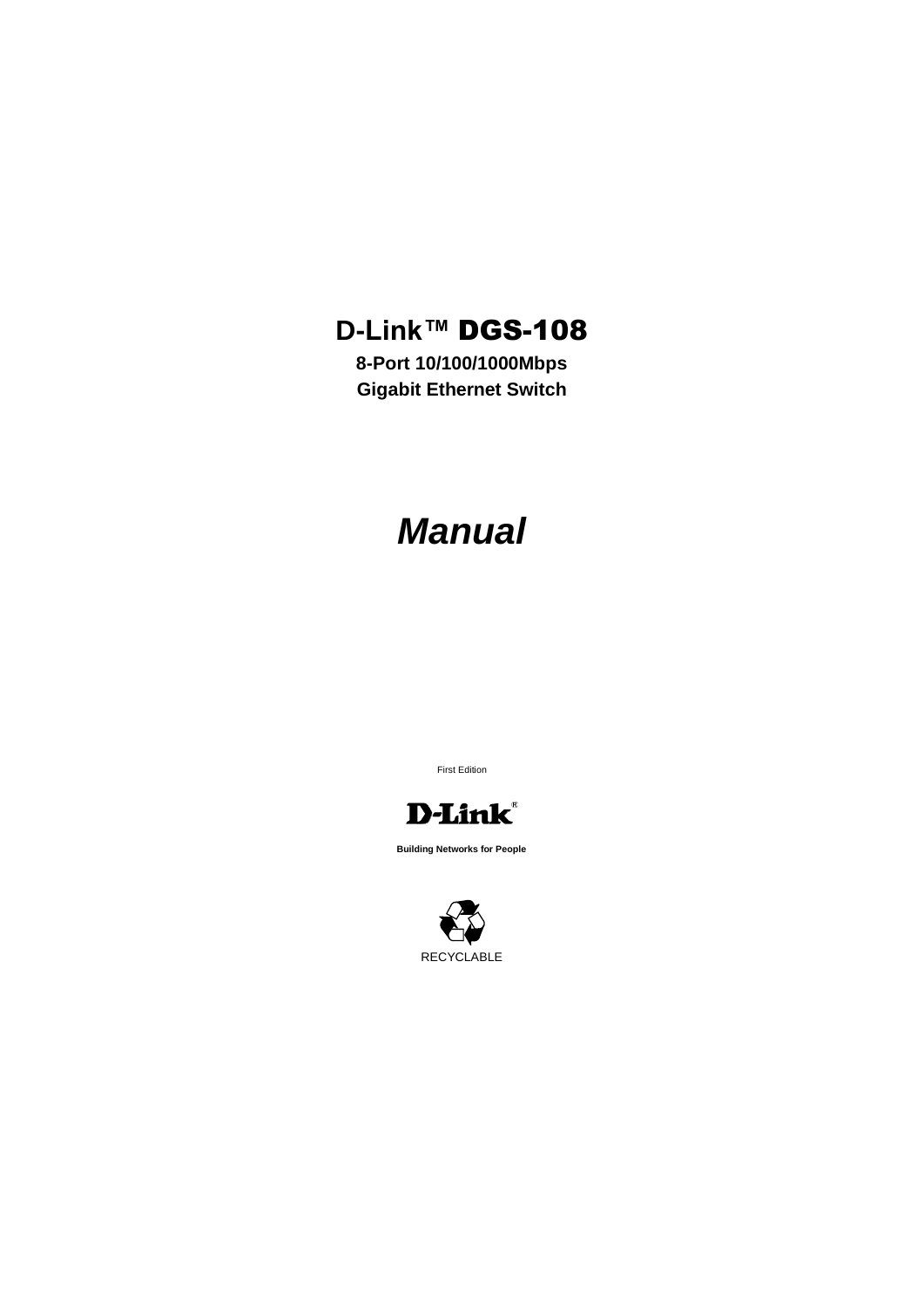#### **Information in this document is subject to change without notice.**

#### **© 2005 D-Link Corporation. All rights reserved.**

Reproduction in any manner whatsoever without the written permission of D-Link Corporation is strictly forbidden.

Trademarks used in this text: *D-Link* and the *D-LINK* logo are trademarks of D-Link Corporation; *Microsoft* and *Windows* are registered trademarks of Microsoft Corporation.

Other trademarks and trade names may be used in this document to refer to either the entities claiming the marks and names or their products. D-Link Corporation disclaims any proprietary interest in trademarks and trade names other than its own.

July 2005 P/N 6GS108.…01

\_\_\_\_\_\_\_\_\_\_\_\_\_\_\_\_\_\_\_\_

#### **FCC Warning**

This equipment has been tested and found to comply with the limits for a Class B digital device, pursuant to Part 15 of the FCC Rules. These limits are designed to provide reasonable protection against harmful interference when the equipment is operated in a commercial environment. This equipment generates, uses, and can radiate radio frequency energy and, if not installed and used in accordance with this user's guide, may cause harmful interference to radio communications. Operation of this equipment in a residential area is likely to cause harmful interference in which case the user will be required to correct the interference at his own expense.

#### **CE Mark Warning**

This is a Class B product. In a domestic environment, this product may cause radio interference in which case the user may be required to take adequate measures.

#### **Warnung!**

Dies ist ein Produkt der Klasse B. Im Wohnbereich kann dieses Produkt Funkstoerungen verursachen. In diesem Fall kann vom Benutzer verlangt werden, angemessene Massnahmen zu ergreifen.

#### **Precaución!**

Este es un producto de Clase B. En un entorno doméstico, puede causar interferencias de radio, en cuyo case, puede requerirse al usuario para que adopte las medidas adecuadas.

#### **Attention!**

Ceci est un produit de classe B. Dans un environnement domestique, ce produit pourrait causer des interférences radio, auquel cas l`utilisateur devrait prendre les mesures adéquates.

### **Attenzione!**

Il presente prodotto appartiene alla classe B. Se utilizzato in ambiente domestico il prodotto può causare interferenze radio, nel cui caso è possibile che l`utente debba assumere provvedimenti adeguati.

### **VCCI Warning**

この装置は、クラスB情報技術装置です。この装置を家庭環境で使用<br>すると電波妨害を引き起こすことがあります。この場合には使用者が適切 な対策を講ずるよう要求されることがあります。

**BSMI Warning**

### 警告使用者

這是乙類的資訊產品,在居住的環境中使用時,可能會造成射頻干擾, 在這種情況下使用者會被要求採取某些適當的對策。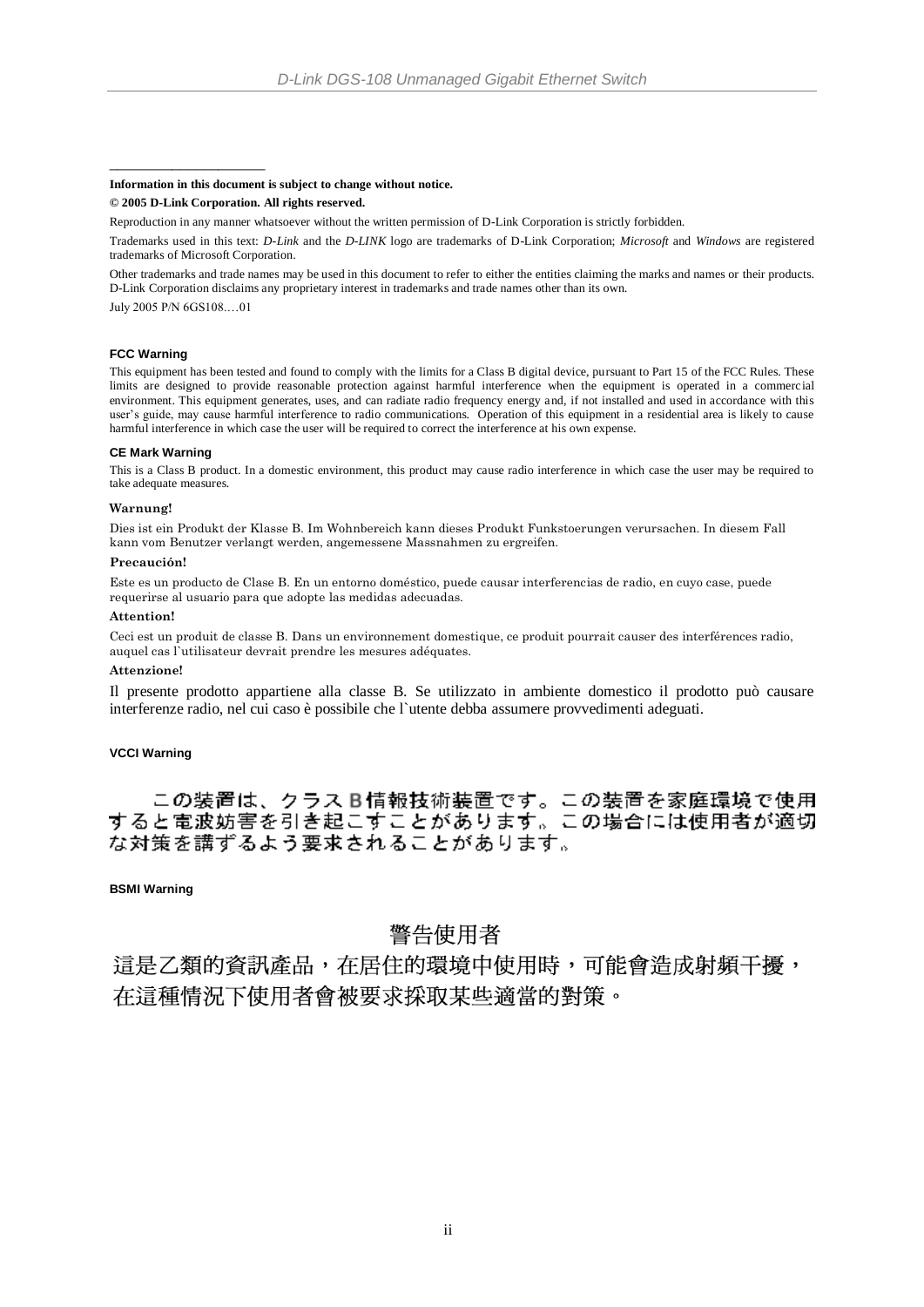# **CONTENTS**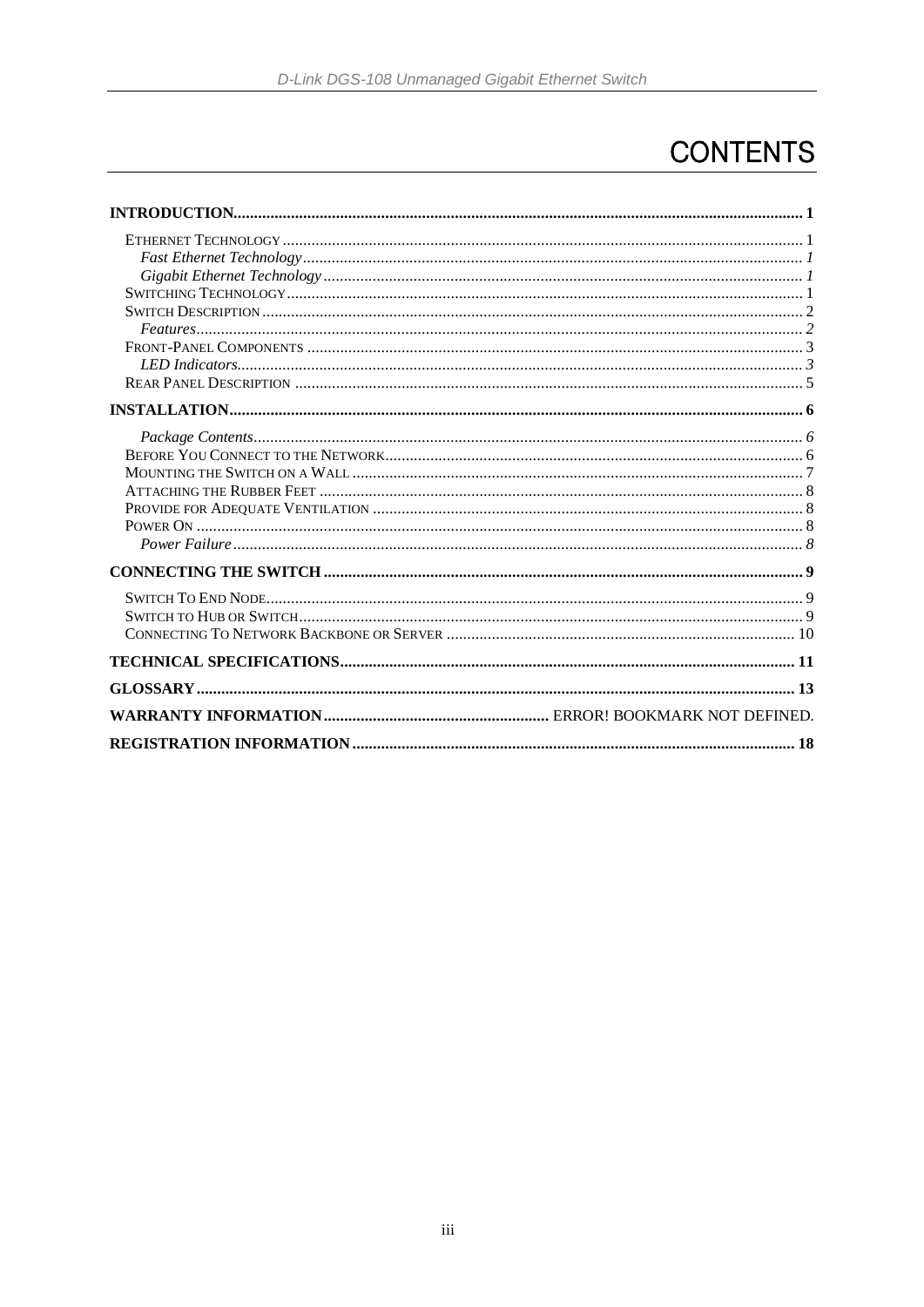# **Preface**

The *DGS-108 Manual* is divided into sections that describe the system installation and operating instructions with examples.

**Section 1, Introduction** - A description of the physical features of the Switch, including LED indicators, ports and panel descriptions.

**Section 2, Installation** – A description of the physical installation of the Switch including connecting the Switch to the network and connecting stacked switch groups.

**Section 3, Connecting the Switch** – A description of how to connect your Switch to an end node, hub, switch, or backbone server.

**Appendix A, Technical Specifications** – The technical specifications of the DGS-108.

**Glossary** – Lists definitions for terms and acronyms used in this document.

### **Intended Readers**

The *DGS-108 Manual* contains information for setup and management and of the DGS-108 Switch. This manual is intended for network managers familiar with network management concepts and terminology.

### **Notes, Notices, and Cautions**



**NOTE:** A NOTE indicates important information that helps you make better use of your device.



**NOTICE:** A NOTICE indicates either potential damage to hardware or loss of data and tells you how to avoid the problem.



**CAUTION:** A CAUTION indicates the potential for property damage, personal injury, or death.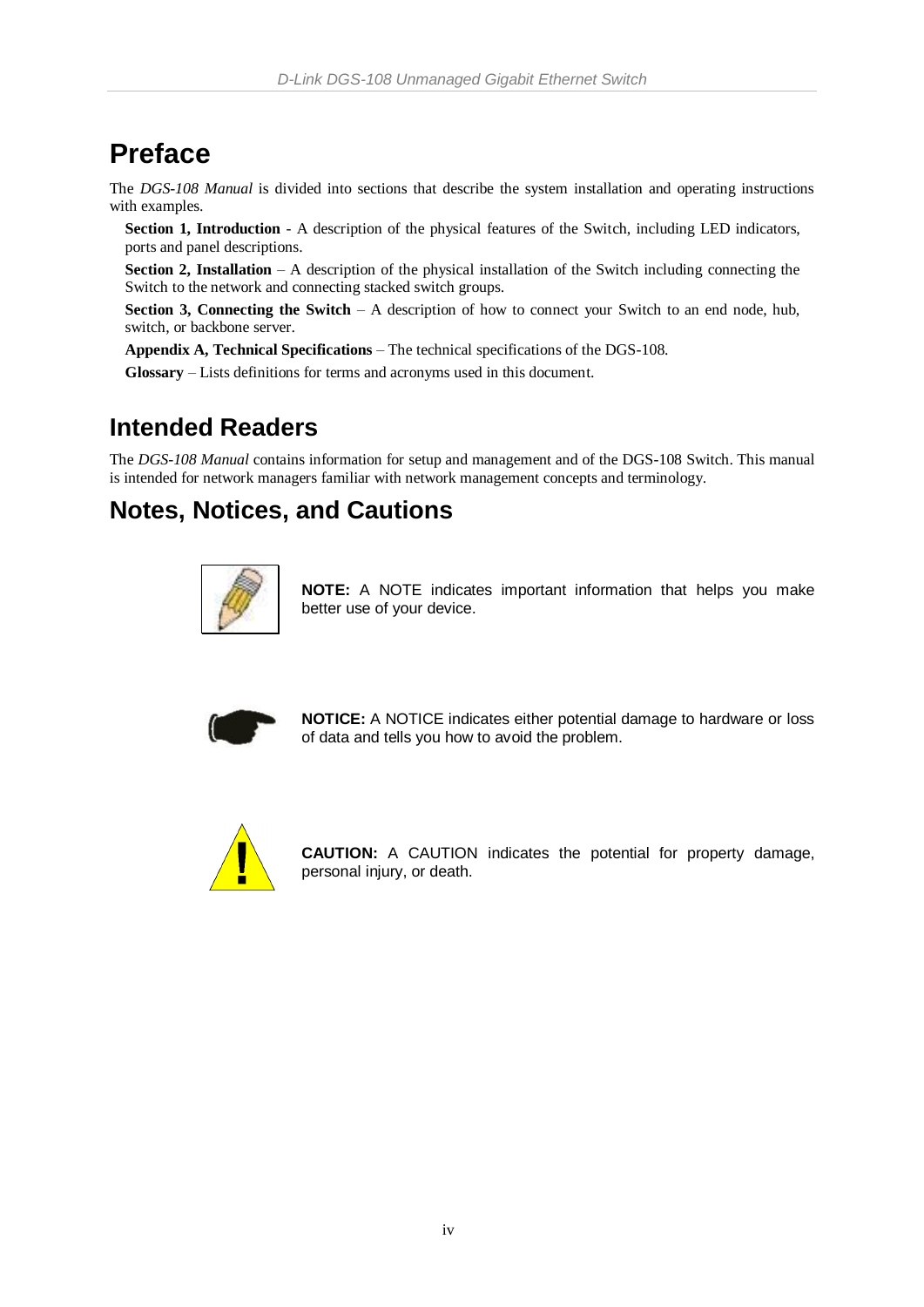## **Safety Instructions**

Use the following safety guidelines to ensure your own personal safety and to help protect your system from potential damage. Throughout this safety section, the caution icon  $( \bigwedge )$  is used to indicate cautions and precautions that you need to review and follow.



### **Safety Cautions**

To reduce the risk of bodily injury, electrical shock, fire, and damage to the equipment, observe the following precautions.

Observe and follow service markings. Do not service any product except as explained in your system documentation. Opening or removing covers that are marked with the triangular symbol with a lightning bolt may expose you to an electrical shock. Only a trained service technician should service components inside these compartments.

If any of the following conditions occur, unplug the product from the electrical outlet and replace the part or contact your trained service provider:

- The power cable, extension cable, or plug is damaged.
- An object has fallen into the product.
- The product has been exposed to water.
- The product has been dropped or damaged.
- The product does not operate correctly when you follow the operating instructions.
- Keep your system away from radiators and heat sources. Also, do not block cooling vents.
- Do not spill food or liquids on your system components, and never operate the product in a wet environment. If the system gets wet, see the appropriate section in your troubleshooting guide or contact your trained service provider.
- Do not push any objects into the openings of your system. Doing so can cause a fire or an electric shock by shorting out interior components.
- Use the product only with approved equipment.
- Allow the product to cool before removing covers or touching internal components.
- Operate the product only from the type of external power source indicated on the electrical ratings label. If you are not sure of the type of power source required, consult your service provider or local power company.
- To help avoid damaging your system, be sure the voltage selection switch (if provided) on the power supply is set to match the power available at your location:

– 115 volts (V)/60 hertz (Hz) in most of North and South America and some Far Eastern countries such as South Korea and Taiwan.

- 100 V/50 Hz in eastern Japan and 100 V/60 Hz in western Japan.
- 230 V/50 Hz in most of Europe, the Middle East, and the Far East.
- Also be sure that attached devices are electrically rated to operate with the power available in your location.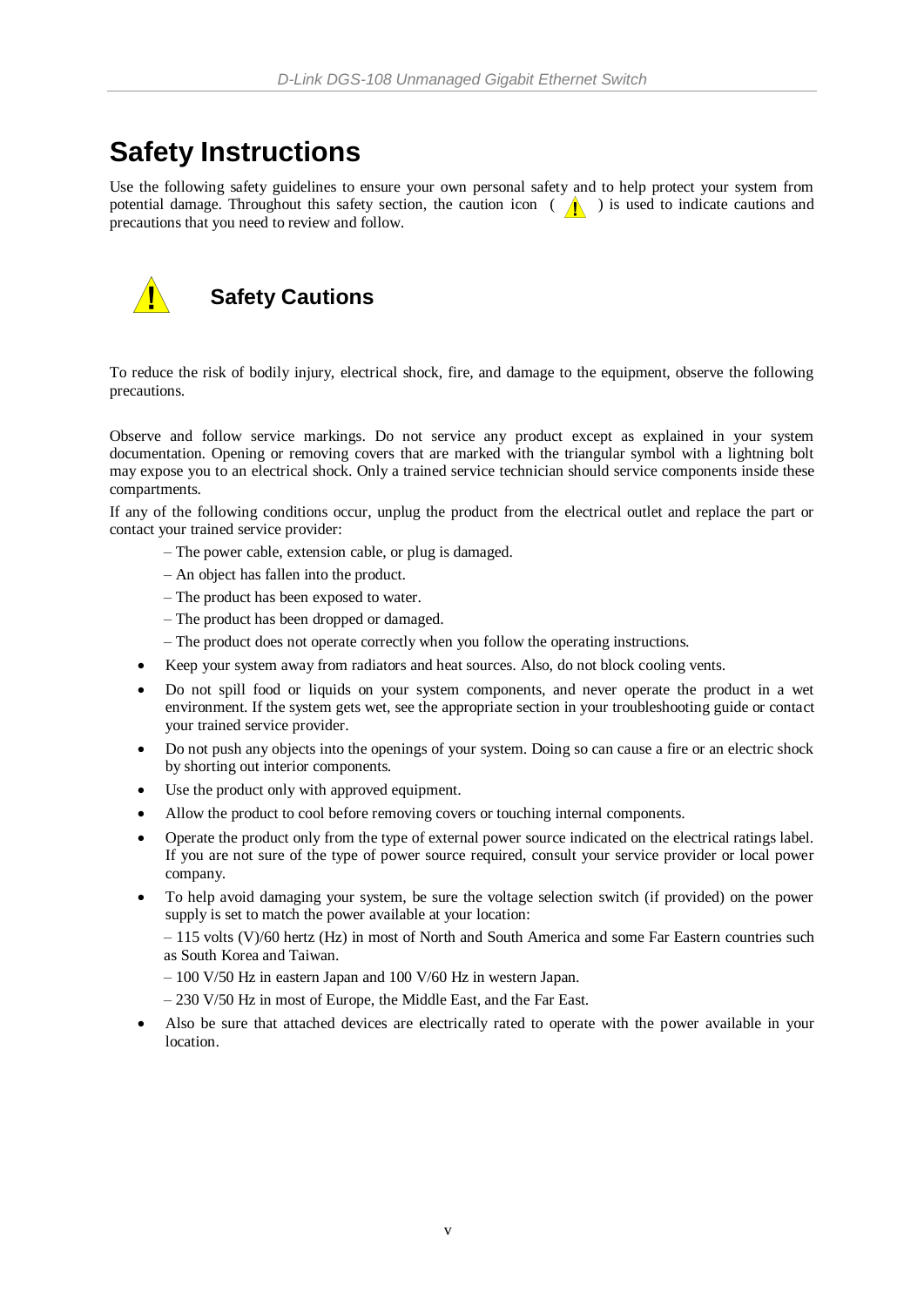### **Safety Instructions (continued)**

- Use only approved power cable(s). If you have not been provided with a power cable for your system or for any AC-powered option intended for your system, purchase a power cable that is approved for use in your country. The power cable must be rated for the product and for the voltage and current marked on the product's electrical ratings label. The voltage and current rating of the cable should be greater than the ratings marked on the product.
- To help prevent an electric shock, plug the system and peripheral power cables into properly grounded electrical outlets. These cables are equipped with three-prong plugs to help ensure proper grounding. Do not use adapter plugs or remove the grounding prong from a cable. If you must use an extension cable, use a 3-wire cable with properly grounded plugs.
- Observe extension cable and power strip ratings. Make sure that the total ampere rating of all products plugged into the extension cable or power strip does not exceed 80 percent of the ampere ratings limit for the extension cable or power strip.
- To help protect your system from sudden, transient increases and decreases in electrical power, use a surge suppressor, line conditioner, or uninterruptible power supply (UPS).
- Position system cables and power cables carefully; route cables so that they cannot be stepped on or tripped over. Be sure that nothing rests on any cables.
- Do not modify power cables or plugs. Consult a licensed electrician or your power company for site modifications. Always follow your local/national wiring rules.
- When connecting or disconnecting power to hot-pluggable power supplies, if offered with your system, observe the following guidelines:
	- Install the power supply before connecting the power cable to the power supply.
	- Unplug the power cable before removing the power supply.
	- If the system has multiple sources of power, disconnect power from the system by unplugging *all* power cables from the power supplies.
- Move products with care; ensure that all casters and/or stabilizers are firmly connected to the system. Avoid sudden stops and uneven surfaces.



### **General Precautions for Rack-Mountable Products**

Observe the following precautions for rack stability and safety. Also refer to the rack installation documentation accompanying the system and the rack for specific caution statements and procedures.

Systems are considered to be components in a rack. Thus, "component" refers to any system as well as to various peripherals or supporting hardware.



**CAUTION:** Installing systems in a rack without the front and side stabilizers installed could cause the rack to tip over, potentially resulting in bodily injury under certain circumstances. Therefore, always install the stabilizers before installing components in the rack.

After installing system/components in a rack, never pull more than one component out of the rack on its slide assemblies at one time. The weight of more than one extended component could cause the rack to tip over and may result in serious injury.

 Before working on the rack, make sure that the stabilizers are secured to the rack, extended to the floor, and that the full weight of the rack rests on the floor. Install front and side stabilizers on a single rack or front stabilizers for joined multiple racks before working on the rack.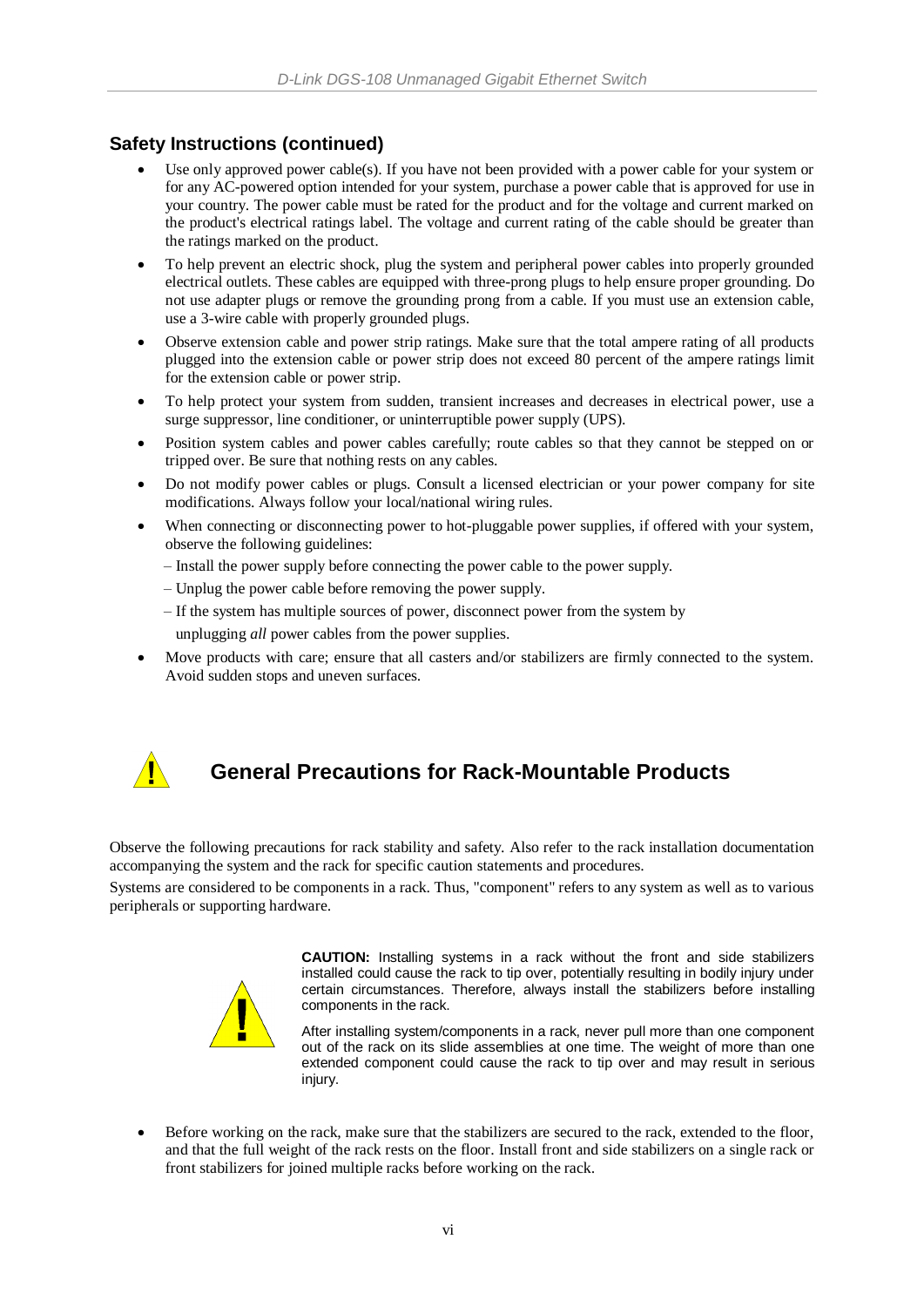### **Safety Instructions (continued)**

Always load the rack from the bottom up, and load the heaviest item in the rack first.

Make sure that the rack is level and stable before extending a component from the rack.

Use caution when pressing the component rail release latches and sliding a component into or out of a rack; the slide rails can pinch your fingers.

After a component is inserted into the rack, carefully extend the rail into a locking position, and then slide the component into the rack.

Do not overload the AC supply branch circuit that provides power to the rack. The total rack load should not exceed 80 percent of the branch circuit rating.

Ensure that proper airflow is provided to components in the rack.

Do not step on or stand on any component when servicing other components in a rack.



**NOTE:** A qualified electrician must perform all connections to DC power and to safety grounds. All electrical wiring must comply with applicable local or national codes and practices.



**CAUTION:** Never defeat the ground conductor or operate the equipment in the absence of a suitably installed ground conductor. Contact the appropriate electrical inspection authority or an electrician if you are uncertain that suitable grounding is available.



**CAUTION:** The system chassis must be positively grounded to the rack cabinet frame. Do not attempt to connect power to the system until grounding cables are connected. Completed power and safety ground wiring must be inspected by a qualified electrical inspector. An energy hazard will exist if the safety ground cable is omitted or disconnected.

### **Protecting Against Electrostatic Discharge**

Static electricity can harm delicate components inside your system. To prevent static damage, discharge static electricity from your body before you touch any of the electronic components, such as the microprocessor. You can do so by periodically touching an unpainted metal surface on the chassis.

You can also take the following steps to prevent damage from electrostatic discharge (ESD):

- 1. When unpacking a static-sensitive component from its shipping carton, do not remove the component from the antistatic packing material until you are ready to install the component in your system. Just before unwrapping the antistatic packaging, be sure to discharge static electricity from your body.
- 2. When transporting a sensitive component, first place it in an antistatic container or packaging.
- 3. Handle all sensitive components in a static-safe area. If possible, use antistatic floor pads, workbench pads, and an antistatic grounding strap.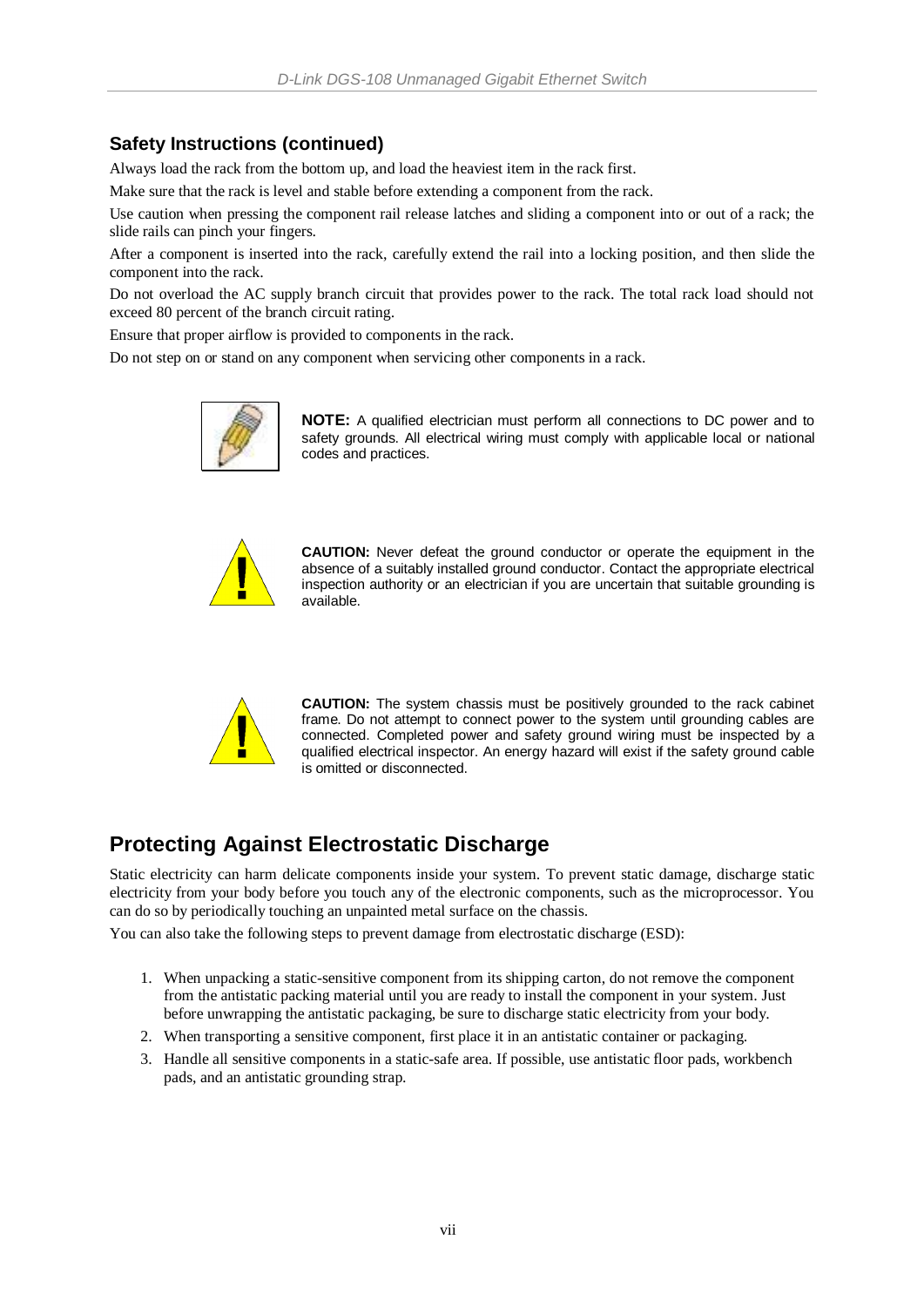# **SECTION 1**

# <span id="page-7-0"></span>**Introduction**

*Ethernet Technology Switch Description Features Ports Front-Panel Components*

## <span id="page-7-1"></span>**Ethernet Technology**

### <span id="page-7-2"></span>**Fast Ethernet Technology**

The growing importance of LANs and the increasing complexity of desktop computing applications are fueling the need for high performance networks. A number of high-speed LAN technologies are proposed to provide greater bandwidth and improve client/server response times. Among them, Fast Ethernet, or 100BASE-T, provides a non-disruptive, smooth evolution from 10BASE-T technology.

100Mbps Fast Ethernet is a standard specified by the IEEE 802.3 LAN committee. It is an extension of the 10Mbps Ethernet standard with the ability to transmit and receive data at 100Mbps, while maintaining the Carrier Sense Multiple Access with Collision Detection (CSMA/CD) Ethernet protocol.

### <span id="page-7-3"></span>**Gigabit Ethernet Technology**

Gigabit Ethernet is an extension of IEEE 802.3 Ethernet utilizing the same packet structure, format, and support for CSMA/CD protocol, full duplex, flow control, and management objects, but with a tenfold increase in theoretical throughput over 100Mbps Fast Ethernet and a one hundred-fold increase over 10Mbps Ethernet. Since it is compatible with all 10Mbps and 100Mbps Ethernet environments, Gigabit Ethernet provides a straightforward upgrade without wasting a company's existing investment in hardware, software, and trained personnel.

The increased speed and extra bandwidth offered by Gigabit Ethernet are essential to coping with the network bottlenecks that frequently develop as computers and their busses get faster and more users use applications that generate more traffic. Upgrading key components, such as your backbone and servers to Gigabit Ethernet can greatly improve network response times as well as significantly speed up the traffic between your subnetworks.

Gigabit Ethernet enables fast optical fiber connections to support video conferencing, complex imaging, and similar data-intensive applications. Likewise, since data transfers occur 10 times faster than Fast Ethernet, servers outfitted with Gigabit Ethernet NIC's are able to perform 10 times the number of operations in the same amount of time.

In addition, the phenomenal bandwidth delivered by Gigabit Ethernet is the most cost-effective method to take advantage of today and tomorrow's rapidly improving switching and routing internetworking technologies.

## <span id="page-7-4"></span>**Switching Technology**

Another key development pushing the limits of Ethernet technology is in the field of switching technology. A switch bridges Ethernet packets at the MAC address level of the Ethernet protocol transmitting among connected Ethernet or fast Ethernet LAN segments.

Switching is a cost-effective way of increasing the total network capacity available to users on a local area network. A switch increases capacity and decreases network loading by making it possible for a local area network to be divided into different *segments* that do not compete with each other for network transmission capacity, decreasing the load on each segment.

The switch acts as a high-speed selective bridge between the individual segments. Traffic that needs to go from one segment to another (from one port to another) is automatically forwarded by the switch, without interfering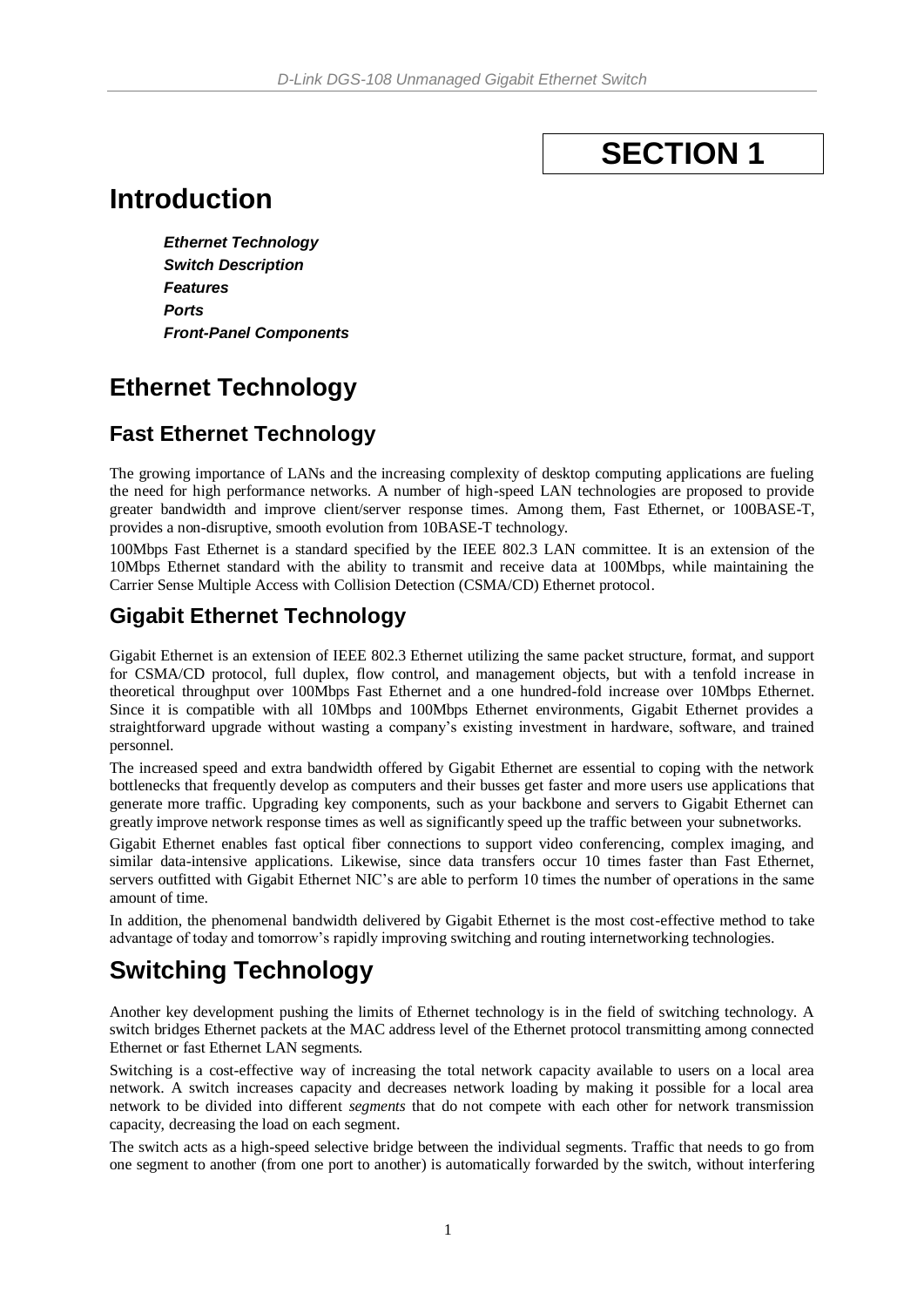with any other segments (ports). This allows the total network capacity to be multiplied, while still maintaining the same network cabling and adapter cards.

For Fast Ethernet or Gigabit Ethernet networks, a switch is an effective way of eliminating problems of chaining hubs beyond the "two-repeater limit." A switch can be used to split parts of the network into different collision domains, for example, making it possible to expand your Fast Ethernet network beyond the 205-meter network diameter limit for 100BASE-TX networks. Switches supporting both traditional 10Mbps Ethernet and 100Mbps Fast Ethernet are also ideal for bridging between existing 10Mbps networks and new 100Mbps networks.

Switching LAN technology is a marked improvement over the previous generation of network bridges, which were characterized by higher latencies. Routers have also been used to segment local area networks, but the cost of a router and the setup and maintenance required make routers relatively impractical. Today's Switches are an ideal solution to most kinds of local area network congestion problems.

## <span id="page-8-0"></span>**Switch Description**

The DGS-108 Switch is equipped with eight ports providing dedicated 10, 100, or 1000 Mbps bandwidth. These ports can be used for connecting PCs, printers, servers, routers, Switches, hubs, and other network devices. The eight multi-speed ports use standard twisted pair cabling and are ideal for segmenting networks into small, connected subnets. Each port can support up to 2000 Mbps of throughput in full-duplex mode. This stand-alone Switch enables the network to use some of the most demanding multimedia and imaging applications concurrently with other user applications without creating bottlenecks.

### <span id="page-8-1"></span>**Features**

The DGS-108 8-Port 10/100/1000BASE-T Gigabit Ethernet Switch was designed for easy installation and high performance in an environment where traffic on the network and the number of users increase continuously.

- Eight 10/100/1000BASE-T Gigabit Ethernet ports
- Cable Diagnostic function at Switch boot up
- Supports Auto-Negotiation for 10/100/1000Mbps and duplex mode
- Supports Auto-MDI/MDIX for each port
- Supports Full/Half duplex transfer mode for 10 and 100Mbps
- Supports Full-duplex transfer mode for 1000Mbps
- Full wire speed reception and transmission
- Store-and-Forward switching method
- Supports 8K absolute MAC addresses
- Supports 9600Bytes Jumbo Frames
- Supports IEEE802.1p QoS (4 Queues)
- Extensive front-panel diagnostic LEDs
- IEEE 802.3x flow control for full duplex
- Back pressure flow control for half duplex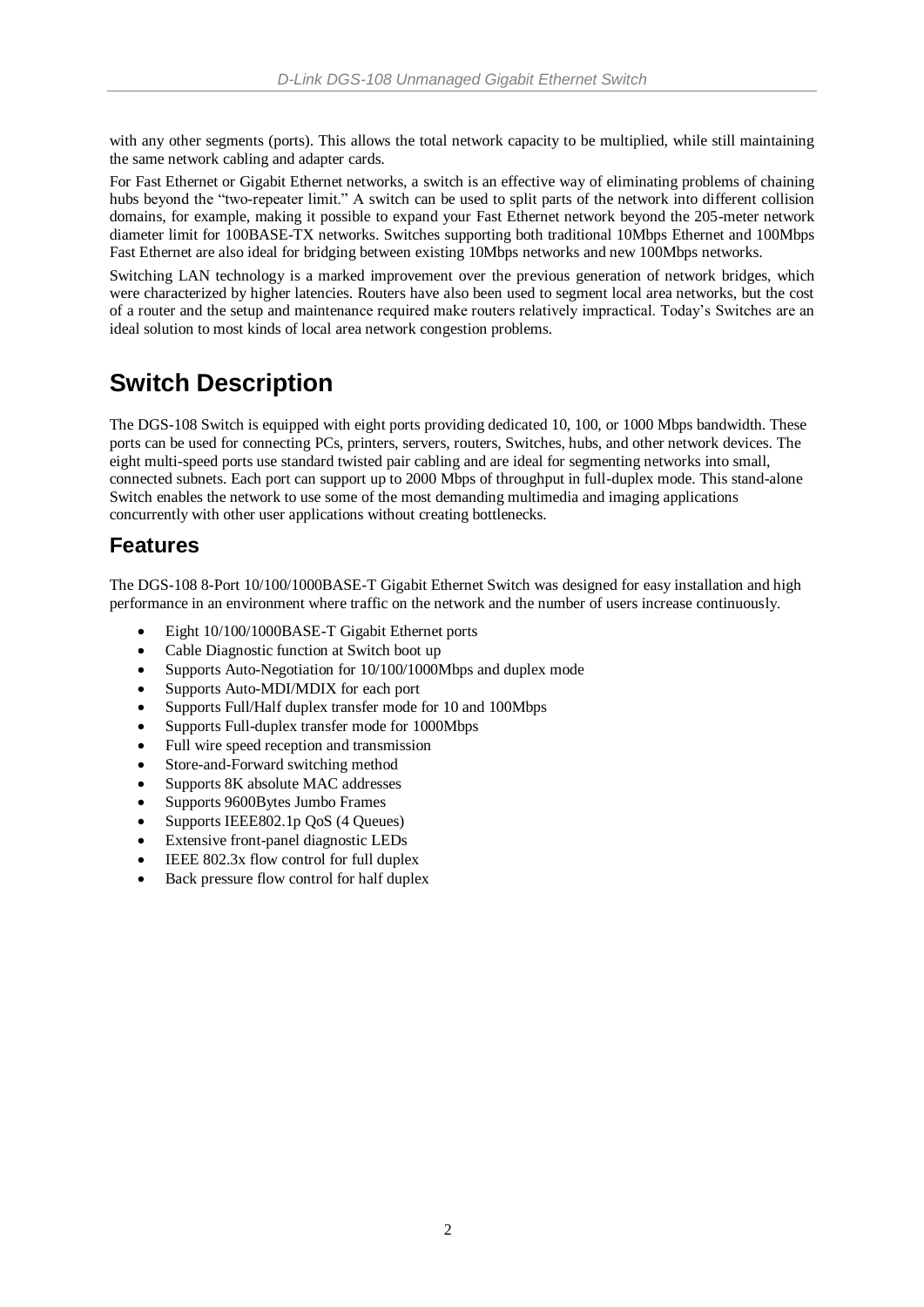## <span id="page-9-0"></span>**Front-Panel Components**

The front panel of the Switch consists of LED indicators, eight (10/100/1000 Mbps) Ethernet ports.

| <b>DGS-108</b> |       |       |                     |                                |             |                               |   |                                   |                                                | <b>Gigabit Switch</b> |
|----------------|-------|-------|---------------------|--------------------------------|-------------|-------------------------------|---|-----------------------------------|------------------------------------------------|-----------------------|
|                | Power | a a s | $\sim$              | .                              |             |                               |   | <b>Contract Contract Contract</b> | $\blacksquare$ $\bullet$ 100 / $\bullet$ 1000M |                       |
|                |       |       | $\overline{ }$<br>٠ | -3<br><b>Contract Contract</b> | $4 -$<br>п. | 5<br><b>Contract Contract</b> | 6 | <b>Barbara</b>                    | ■ ● Link / S Act                               |                       |
| <b>D-Link</b>  |       |       |                     |                                |             |                               |   |                                   |                                                |                       |
|                |       |       |                     |                                |             |                               |   |                                   |                                                |                       |

### **Figure 1-1. Front Panel View of the Switch**

Comprehensive LED indicators display the status of the Switch and the network.

### <span id="page-9-1"></span>**LED Indicators**

The LED indicators of the Switch include Power, 100/1000Mbps, and Link/Act. The following shows the LED indicators for the Switch along with an explanation of each indicator.



### **Figure 1-2. LED Indicators**

### **LED Indicators**

Comprehensive LED indicators display the conditions of the Switch and status of the network. A description of these LED indicators follows (see LED Indicators). The LED indicators of the Switch include Power, Link/Act, 1000Mbps, and 100Mbps. The Cable Diagnostic functions of the Switch are indicated by a combination of the Speed and the Link/Act LEDs, as described below.

**Power Indicator** 

This green indicator illuminates when the Switch is receiving power.

### **Link/Act**

This green indicator illuminates steadily when a port is connected to a station successfully and has a good link. The indicator will blink to indicate that a port is transmitting or receiving data on the network.

### **Speed 1000Mbps/Green; 100Mbps/Amber; 10Mbps/Off**

This indicator is amber-colored when the port is connected to a 100Mbps Fast Ethernet station. It is green when the port is connected to a 1000Mbps Ethernet station. It is not illuminated when the port is connected to a 10Mbps Ethernet station.

### **Cable Diagnostic LED Indications**

When the Switch is booted up (when the Switch is first powered on), the Cable Diagnostic function is initialized and run. The Cable Diagnostic function will detect three common faults in an Ethernet cable connecting the Switch to a remote network device: an open circuit (a lack of continuity between the pins at each end of the Ethernet cable or a disconnected cable), a short circuit (two or more conductors short-circuited), and improper termination (a termination resistance greater than the specified 100 ohms). Any of these common cable faults will be detected by the Cable Diagnostic function and the LEDs will display the results of the Cable Diagnostic function as follows:

**Open, Short, or Improper Termination Speed** LED: Amber **Link/Act** LED: Off

**Cable connection good Speed** LED: Green **Link/Act** LED: Off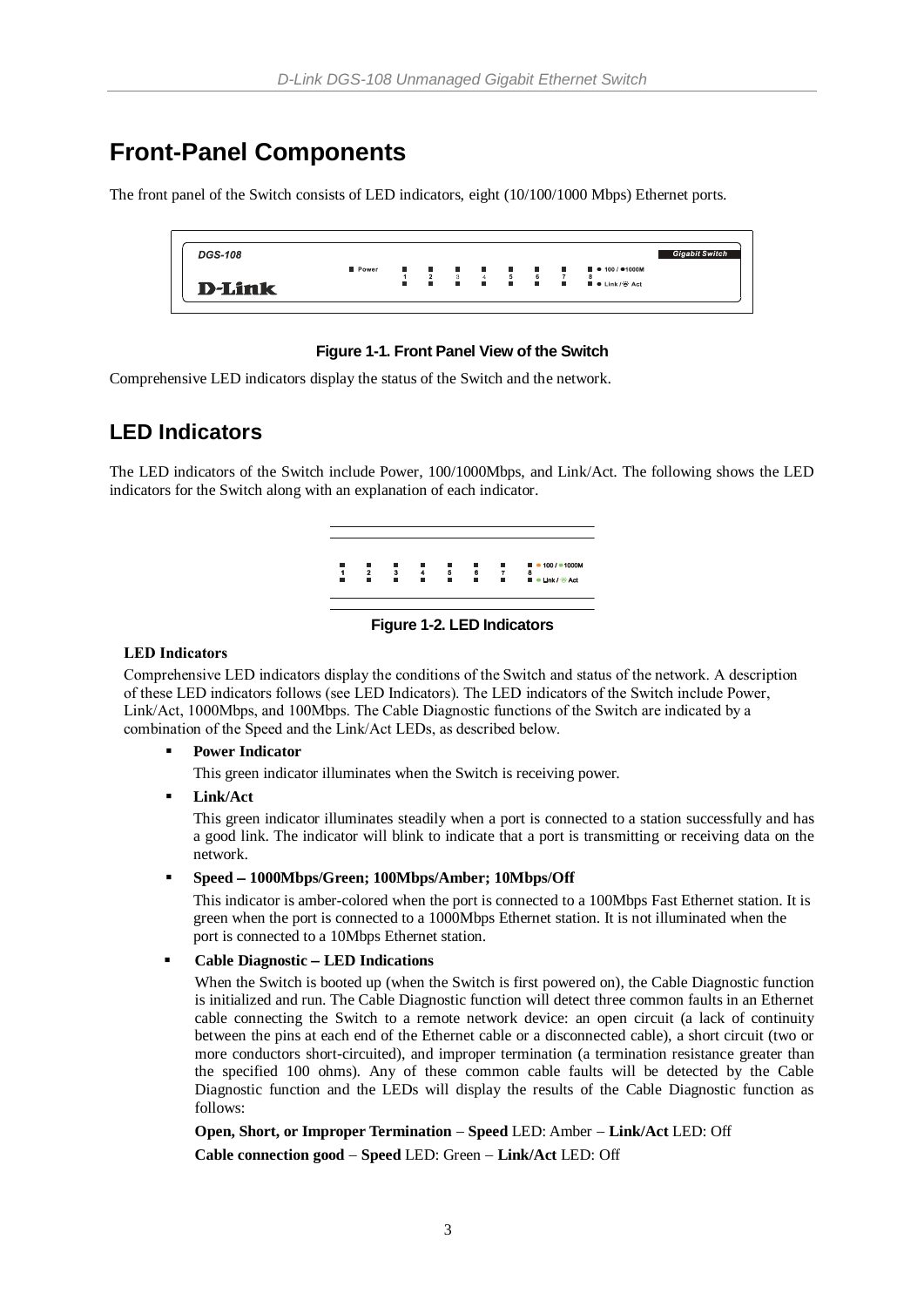The Cable Diagnostic function operates only during the Switch boot up (when the Switch is first powered on).

The Cable Diagnostic first scans the eight Ethernet ports to determine if the Ethernet cable is in good working order. This process is indicated by the **Speed** LED blinking green for each of the eight ports, sequentially. The initial port scan takes about 10 seconds. If a cable fault is detected, it is indicated by the corresponding port's **Speed** LED glowing amber for 5 seconds, after the initial port scan. The Switch is then reset for normal operation. It takes about 2 seconds for the Switch to reset. The entire Cable Diagnostic process takes about 17 seconds from the time the Switch is booted. So, from the time power is first applied to the Switch, about 17 seconds is required before the Switch will begin normal operation.

Note: There is no display of cable faults detected by the Cable Diagnostic during the normal operation of the Switch, only when the Switch is booted up or power-cycled.



**NOTE:** The Cable Diagnostic function does not support 10M/100M. If the port is connected to a 10M/100M device, see the Link LED to check if the cable is good or not.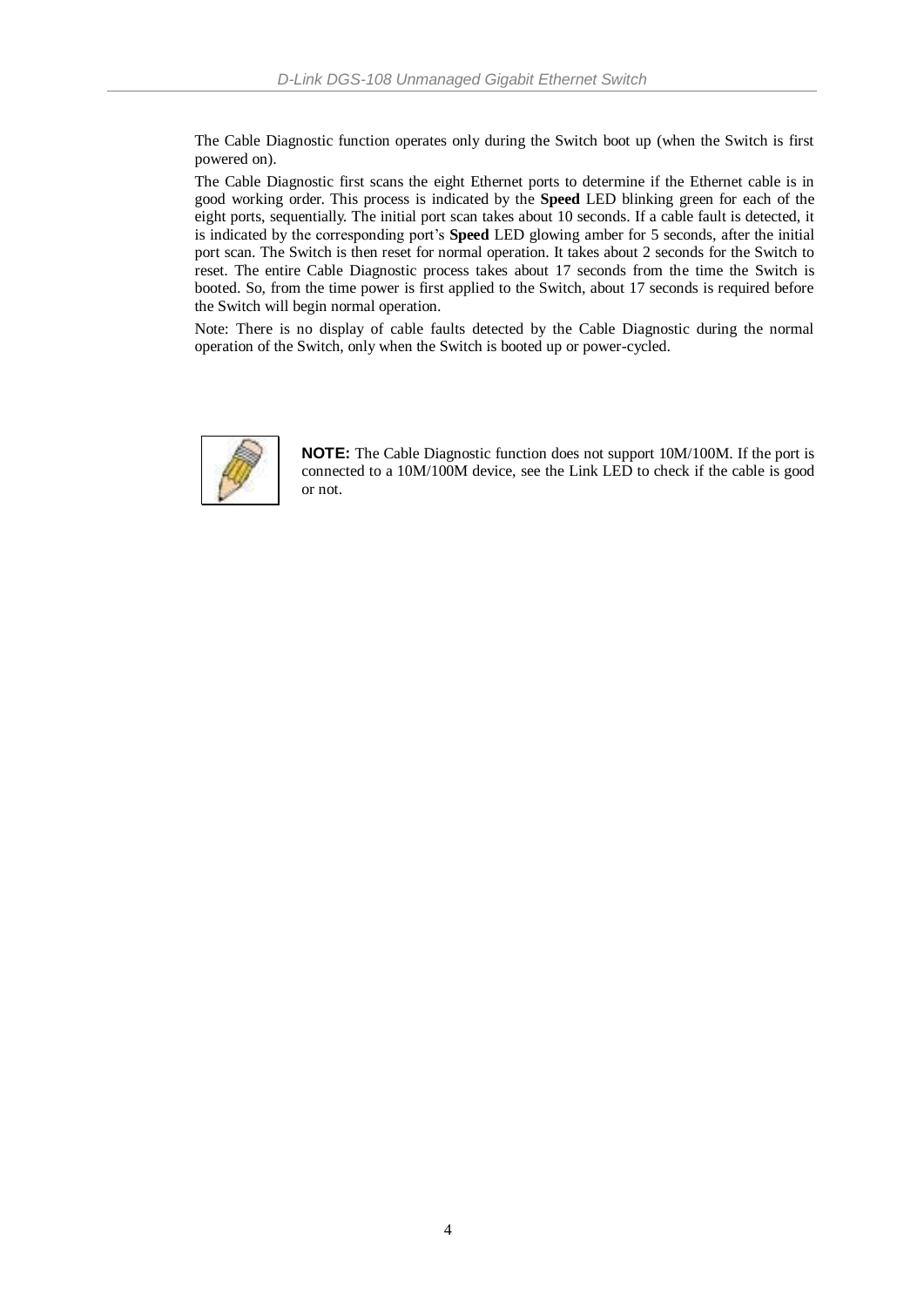# <span id="page-11-0"></span>**Rear Panel Description**

### **DC Power Jack:**

Power is supplied through an external AC power adapter. Check the technical specification section for information about the AC power input voltage.



### **10/100/1000BASE-T Ports:**

Eight Gigabit Ethernet, Auto-Negotiating ports (10/100/1000Mbps)

Comprehensive LED indicators display the conditions of the Switch and status of the network.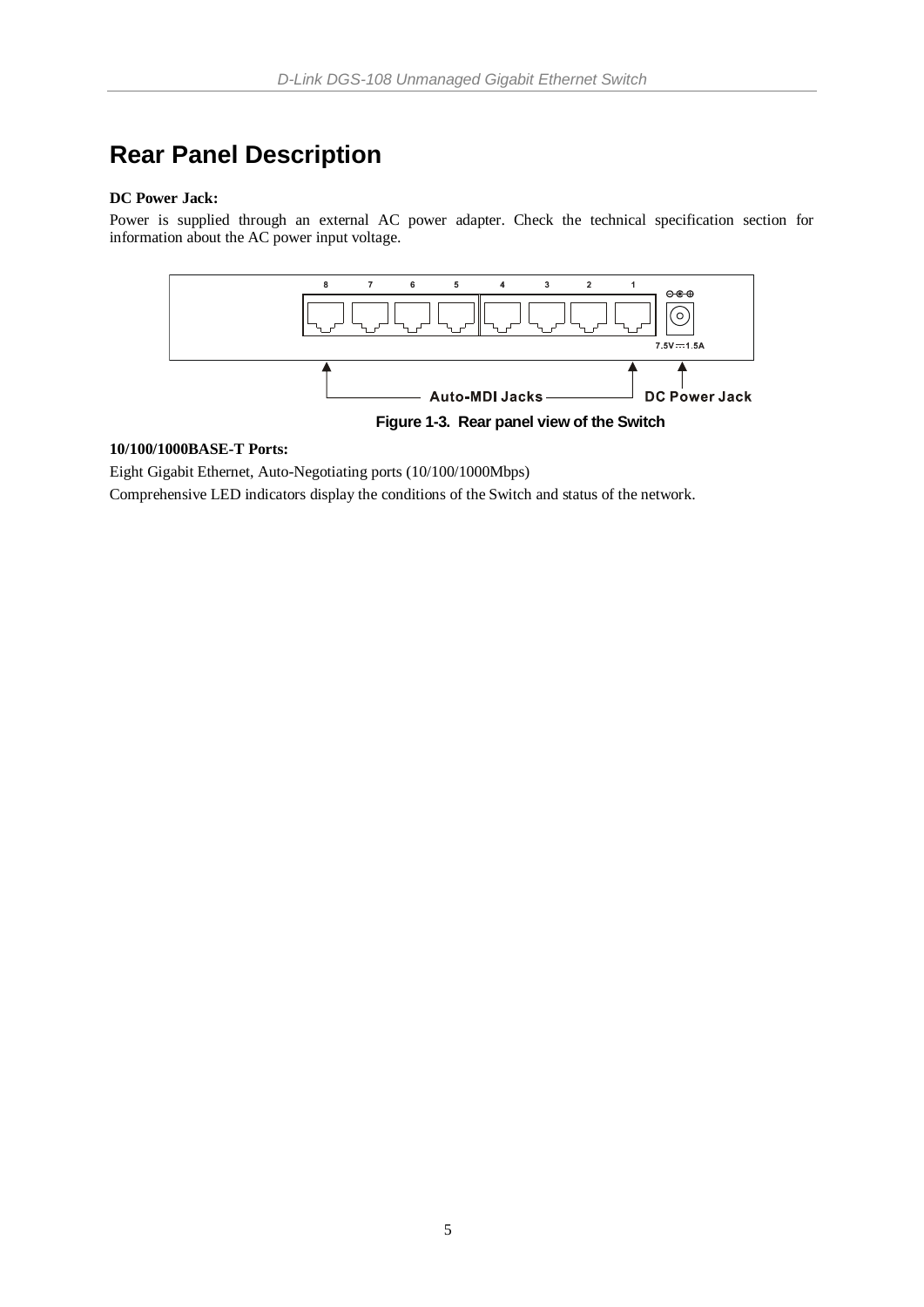# **SECTION 2**

# <span id="page-12-0"></span>**Installation**

*Package Contents Before You Connect to the Network Installing the Switch Power On*

### <span id="page-12-1"></span>**Package Contents**

Open the shipping carton of the Switch and carefully unpack its contents. The carton should contain the following items:

- One DGS-108 8-Port 10/100/1000BASE-T Gigabit Ethernet Switch
- Four rubber feet with adhesive backing
- One external power adapter
- This manual

If any item is missing or damaged, please contact your local D-Link reseller for replacement.

### <span id="page-12-2"></span>**Before You Connect to the Network**

The site where you install the Switch may greatly affect its performance. Please follow these guidelines for setting up the Switch.

- Install the Switch on a sturdy, level surface that can support at least 3 kg (6.6 lbs.) of weight. Do not place heavy objects on the Switch.
- The power outlet should be within 1.82 meters (6 feet) of the Switch.
- Visually inspect the power cord and see that it is fully secured to the AC power port.
- Make sure that there is adequate space for proper heat dissipation from and adequate ventilation around the Switch. Leave at least 10 cm (4 inches) of space at the front and rear of the Switch for ventilation.
- Install the Switch in a fairly cool and dry place for the acceptable temperature and humidity operating ranges.
- Install the Switch in a site free from strong electromagnetic field generators (such as motors), vibration, dust, and direct exposure to sunlight.
- When installing the Switch on a level surface, attach the rubber feet to the bottom of the device. The rubber feet cushion the Switch, protect the casing from scratches, and prevent it from scratching other surfaces.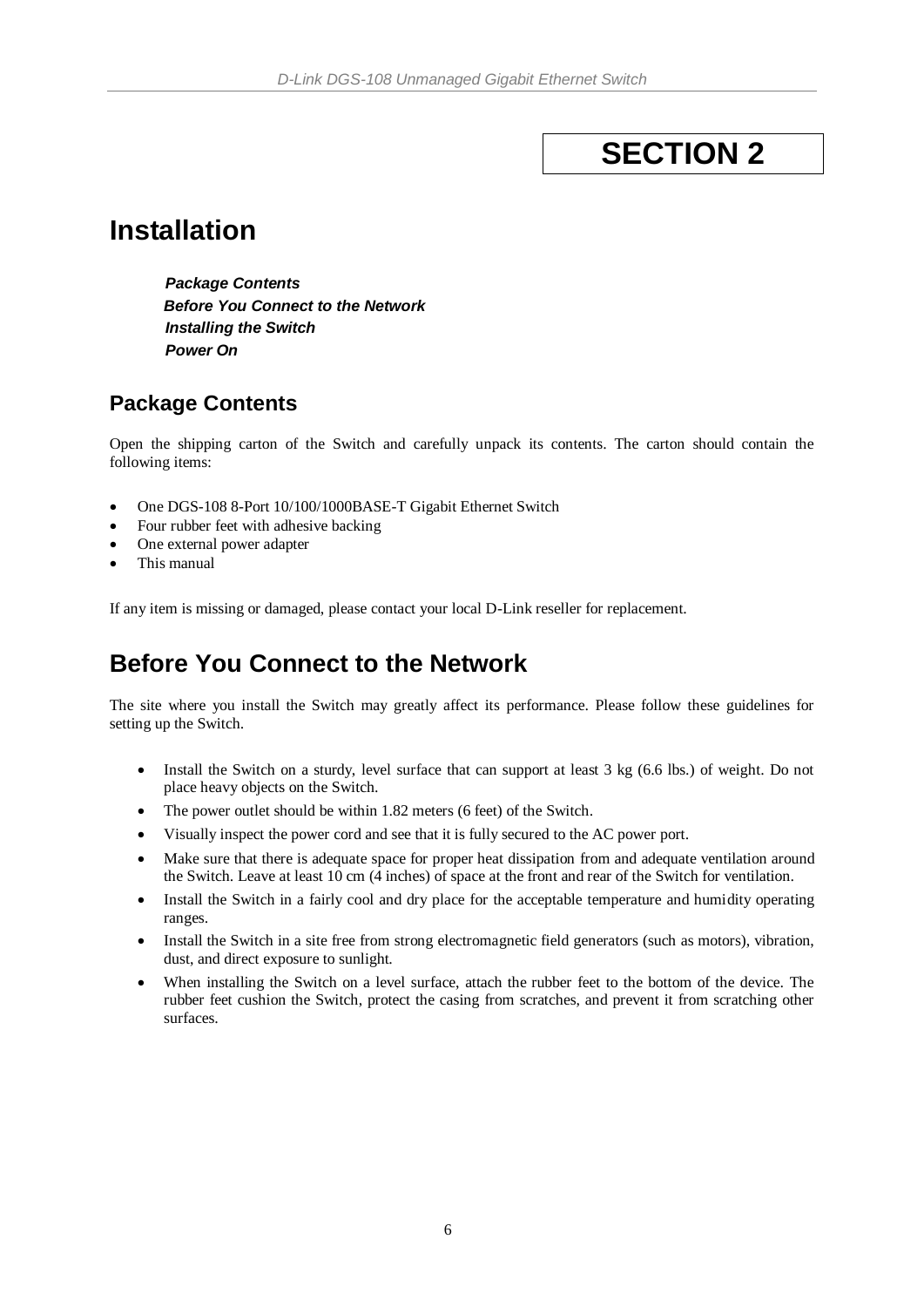### <span id="page-13-0"></span>**Mounting the Switch on a Wall**

The DGS-108 can be mounted on a wall. Two mounting slots are provided on the bottom of the Switch for this purpose. Make sure that the front panel is exposed in order to view the LEDs. Refer to the illustration below:

### **A.) Cement wall**

- 1. Mount the nylon screw anchors into a cement wall.
- 2. Drive the T3 x 15L screws into the nylon screw anchors.
- 3. Hook the mounting holes at the back of the switch onto the screws. The wall-mount process is complete.

### **B.) Wooden wall**

- 1. Insert the T3 x 15 L screws into the wood wall.
- 2. Hook the mounting holes at the back of the switch onto the screws. The wall-mount process is complete.



**Figure 2- 1. Mounting the Switch to a Wall**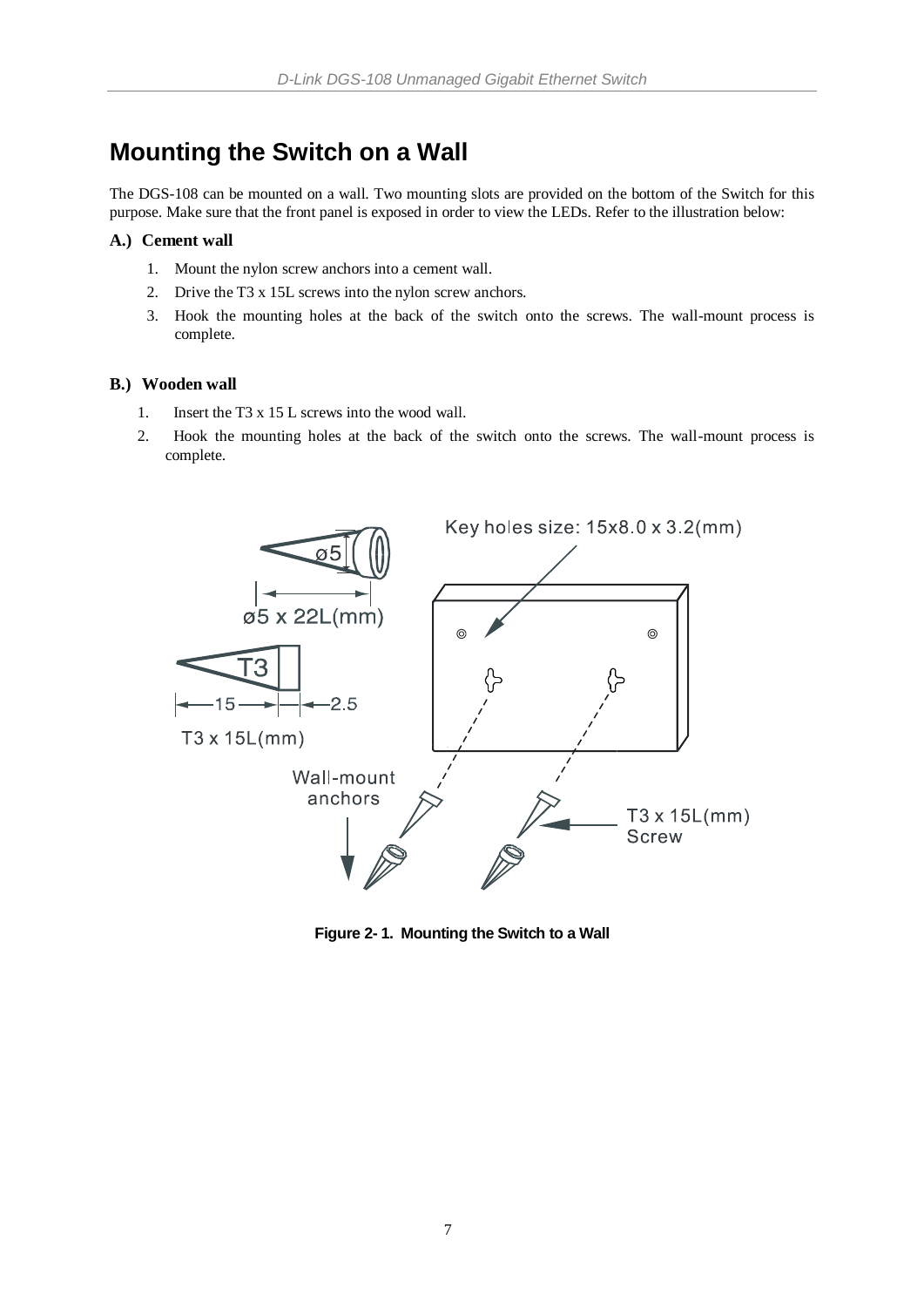### <span id="page-14-0"></span>**Attaching the Rubber Feet**

Use the rubber feet provided. Position and apply the rubber feet to the underside of the DGS-108 Switch.



**Figure 2- 2. Attaching the Rubber Feet**

### <span id="page-14-1"></span>**Provide for Adequate Ventilation**



**CAUTION:** Do not place any device on top of Switch, or place the Switch on top of any device or object that will block the free flow of air through the ventilation slots on the sides, top, and bottom of the Switch's case. In addition, care should be taken not to locate the Switch next to, on top of, or underneath any device that generates a significant amount of heat. For the Switch to perform at its optimal level, the Switch must have adequate ventilation to prevent the Switch from overheating and becoming damaged.

### <span id="page-14-2"></span>**Power On**

Plug one end of the AC to DC power converter into the power connector of the Switch and the other end into the local power source outlet.

After the Switch is powered on, the LED indicators will momentarily blink. This blinking of the LED indicators represents a reset of the system.

### <span id="page-14-3"></span>**Power Failure**

As a precaution, in the event of a power failure, unplug the Switch. When power is resumed, plug the Switch back in.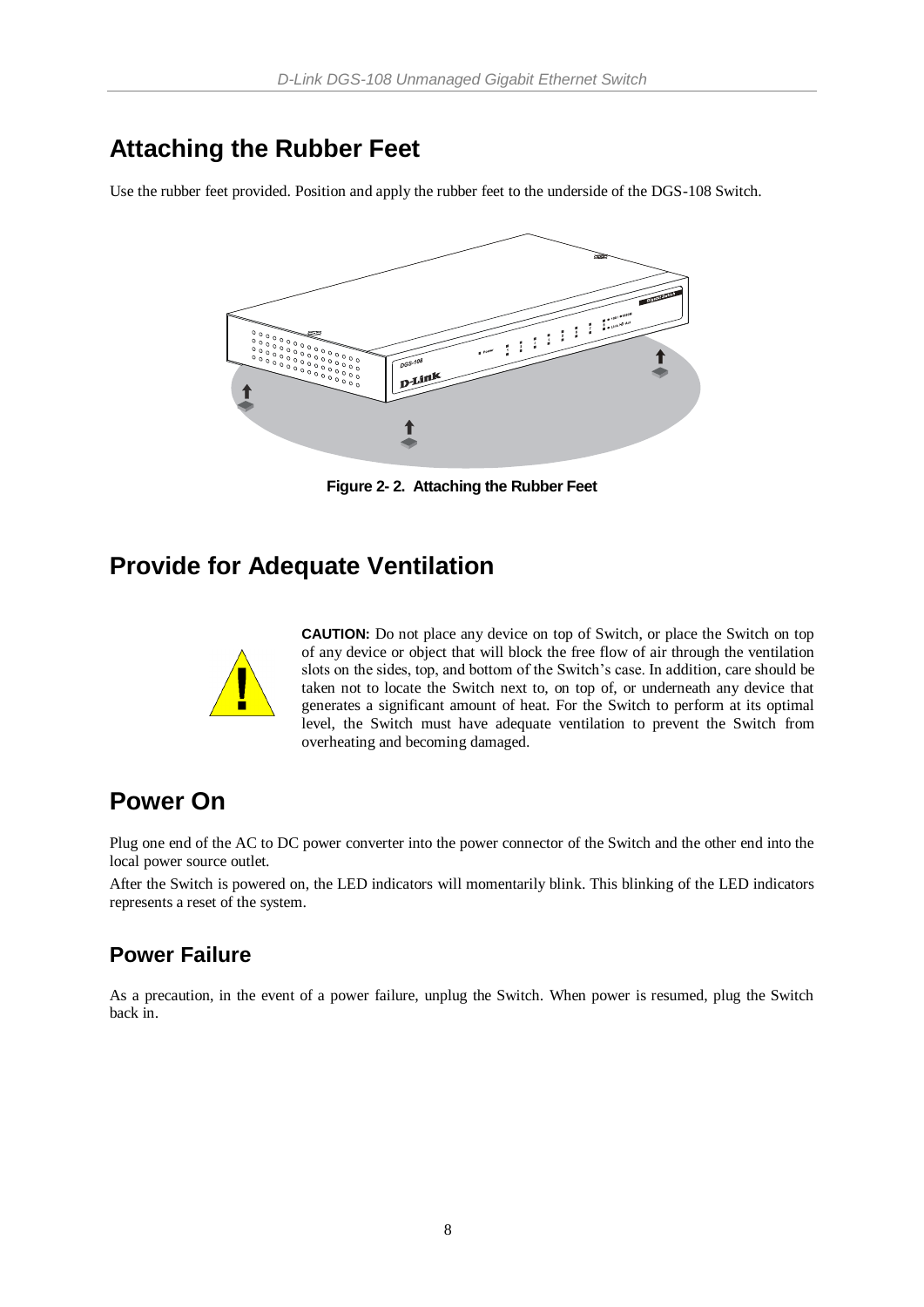# **Section 3**

# <span id="page-15-0"></span>**Connecting The Switch**

*Switch To End Node Switch To Hub or Switch Connecting To a Server*



**NOTE:** All eight high-performance NWay Ethernet ports can support both MDI-II and MDI-X connections.

### <span id="page-15-1"></span>**Switch To End Node**

End nodes include PCs outfitted with a 10, 100, or 1000 Mbps RJ-45 Ethernet/Fast Ethernet Network Interface Card (NIC) and most routers.

An end node can be connected to the Switch via a twisted-pair Category 3, 4, 5, or 5e UTP/STP cable. The end node can be connected to any of the ports of the Switch.



**Figure 3-1. Switch connected to an end node**

The **Link/Act** LEDs for each UTP port light green when the link is valid. The LED over the port label indicates a port speed of either 10/100 Mbps or 1000Mbps. A blinking LED on the bottom indicates packet activity on that port.

### <span id="page-15-2"></span>**Switch to Hub or Switch**

These connections can be accomplished in a number of ways using a standard Ethernet cable.

- A 10BASE-T hub or switch can be connected to the Switch via a twisted-pair Category 3, 4, 5, or 5e UTP/STP cable.
- A 100BASE-T hub or switch can be connected to the Switch via a twisted -pair Category 5 UTP/STP cable.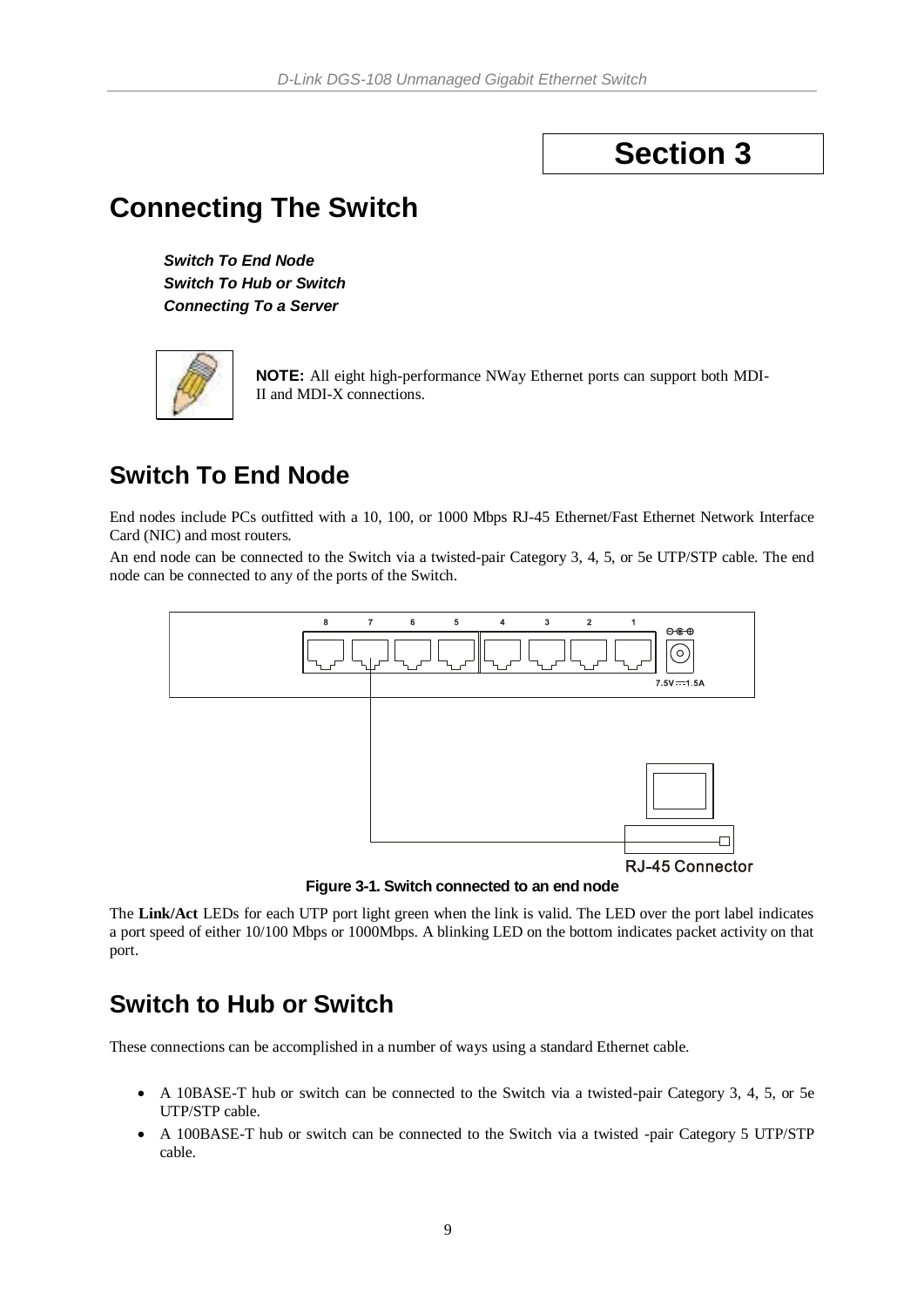A 1000BASE-T switch can be connected to the Switch via a twisted -pair Category 5e or better UTP/STP cable.



**Figure 3-2. Switch connected to a port on a hub or switch using either a straight or crossover cable– any standard Ethernet cable is fine**

## <span id="page-16-0"></span>**Connecting To Network Backbone or Server**

Any of the eight Gigabit Ethernet ports are ideal for uplinking to a network backbone or network server.



**Figure 3-3. Connection to a Server**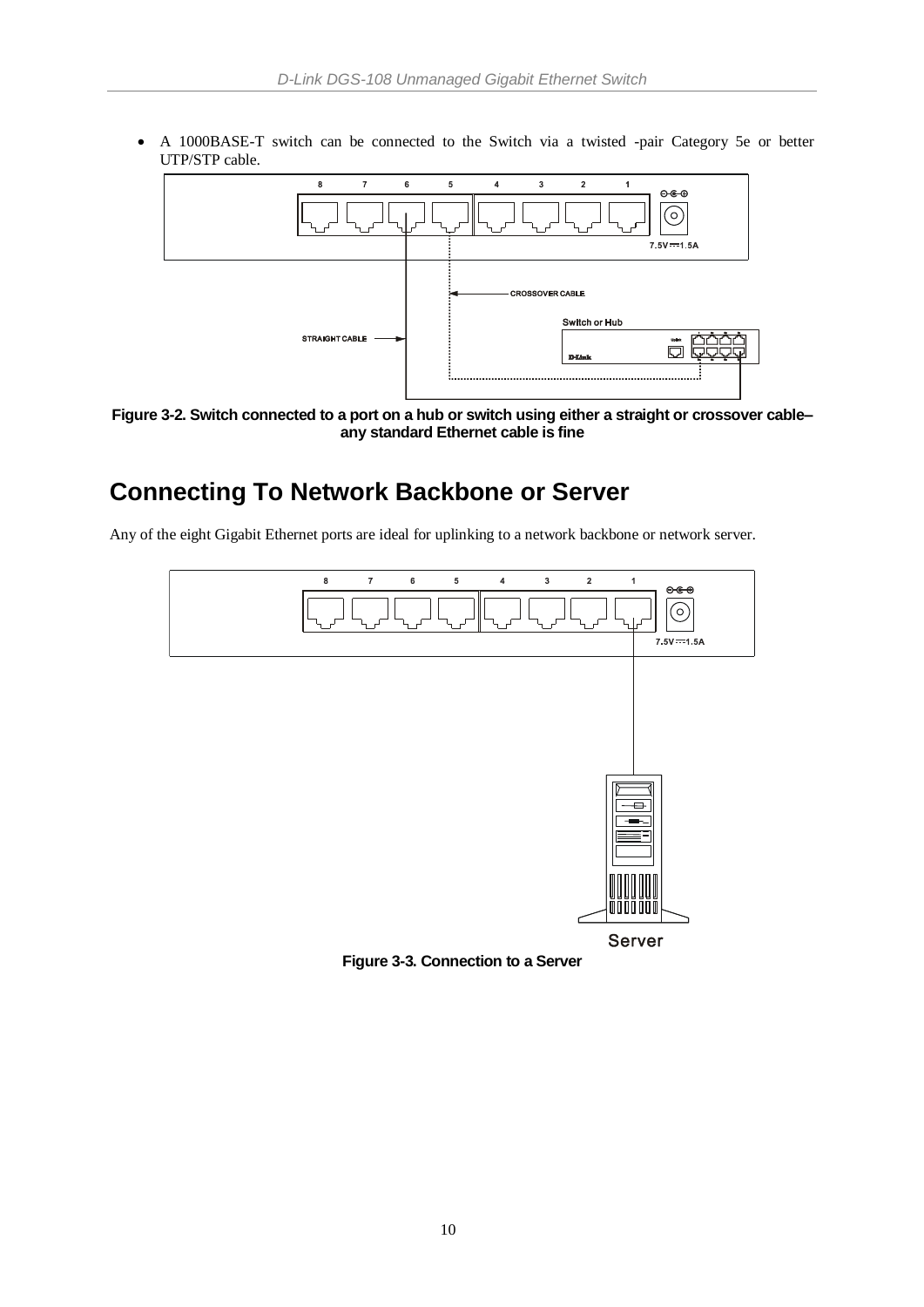# **Appendix A**

# <span id="page-17-0"></span>**Technical Specifications**

|                                  |                                                                                                                                | <b>General</b>                                                      |                                                                                                         |
|----------------------------------|--------------------------------------------------------------------------------------------------------------------------------|---------------------------------------------------------------------|---------------------------------------------------------------------------------------------------------|
| Standards:                       | IEEE 802.3ab 1000BASE-T<br>IEEE 802.3u 100BASE-TX<br><b>IEEE 802.3 10BASE-T</b><br>IEEE 802.3x Flow Control<br>IEEE 802.1p QoS |                                                                     |                                                                                                         |
| Protocol:                        | CSMA/CD                                                                                                                        |                                                                     |                                                                                                         |
| Data Transfer<br>Rate:           | Ethernet:<br><b>Fast Ethernet:</b><br>Gigabit<br>Ethernet:                                                                     | 10Mbps<br>20Mbps<br>100Mbps<br>200Mbps<br>2000Mbps                  | (Half-duplex)<br>(Full-duplex)<br>(Half-duplex)<br>(Full-duplex)<br>(Full-duplex)                       |
| <b>Topology:</b>                 | Star                                                                                                                           |                                                                     |                                                                                                         |
| <b>Network</b><br><b>Cables:</b> | Ethernet:<br><b>Fast Ethernet:</b><br>Gigabit<br>Ethernet:                                                                     | Twisted Pair (UTP)Cable<br>2-pair UTP Cat. 5,<br>4-pair UTP Cat. 5, | 2-pair UTP Cat. 3,4,5, Unshield<br>Unshield Twisted Pair (UTP)Cable<br>Unshield Twisted Pair (UTP)Cable |
| Number of<br>Ports:              |                                                                                                                                |                                                                     | Eight 10/100/1000BASE-T Gigabit Ethernet ports                                                          |

|                                  | <b>Physical and Environmental</b>                                                                                                                                                                                       |
|----------------------------------|-------------------------------------------------------------------------------------------------------------------------------------------------------------------------------------------------------------------------|
| <b>DC</b> Inputs:                | AC-DC 7.5V/1.5A<br>This unit is to be used with a power supply listed below or equivalent:<br>AM-0751500D for USA<br>AM-0751500S for Australia<br>AM-0751500B for UK<br>AM-0751500M for China<br>AM-0751500V for Europe |
| Power<br><b>Consumption:</b>     | 6.7 watts maximum                                                                                                                                                                                                       |
| Operating<br><b>Temperature:</b> | $32^{\circ}F \sim 104F$ ° (0 °C ~ 40°C)                                                                                                                                                                                 |
| <b>Storage</b><br>Temperature:   | $14^{\circ}F \sim 158^{\circ}F (-10^{\circ}C \sim 70^{\circ}C)$                                                                                                                                                         |
| Humidity:                        | $5\% \sim 95\%$ RH, non-condensing                                                                                                                                                                                      |
| <b>Dimensions:</b>               | 7.76 in. x 4.49 in. x 0.34 in. (197 mm x 114 mm x 8.6 mm)                                                                                                                                                               |
| <b>EMI</b>                       | FCC Class B, ICES-003 Class B                                                                                                                                                                                           |
| Safety:                          | <b>CSA</b> International                                                                                                                                                                                                |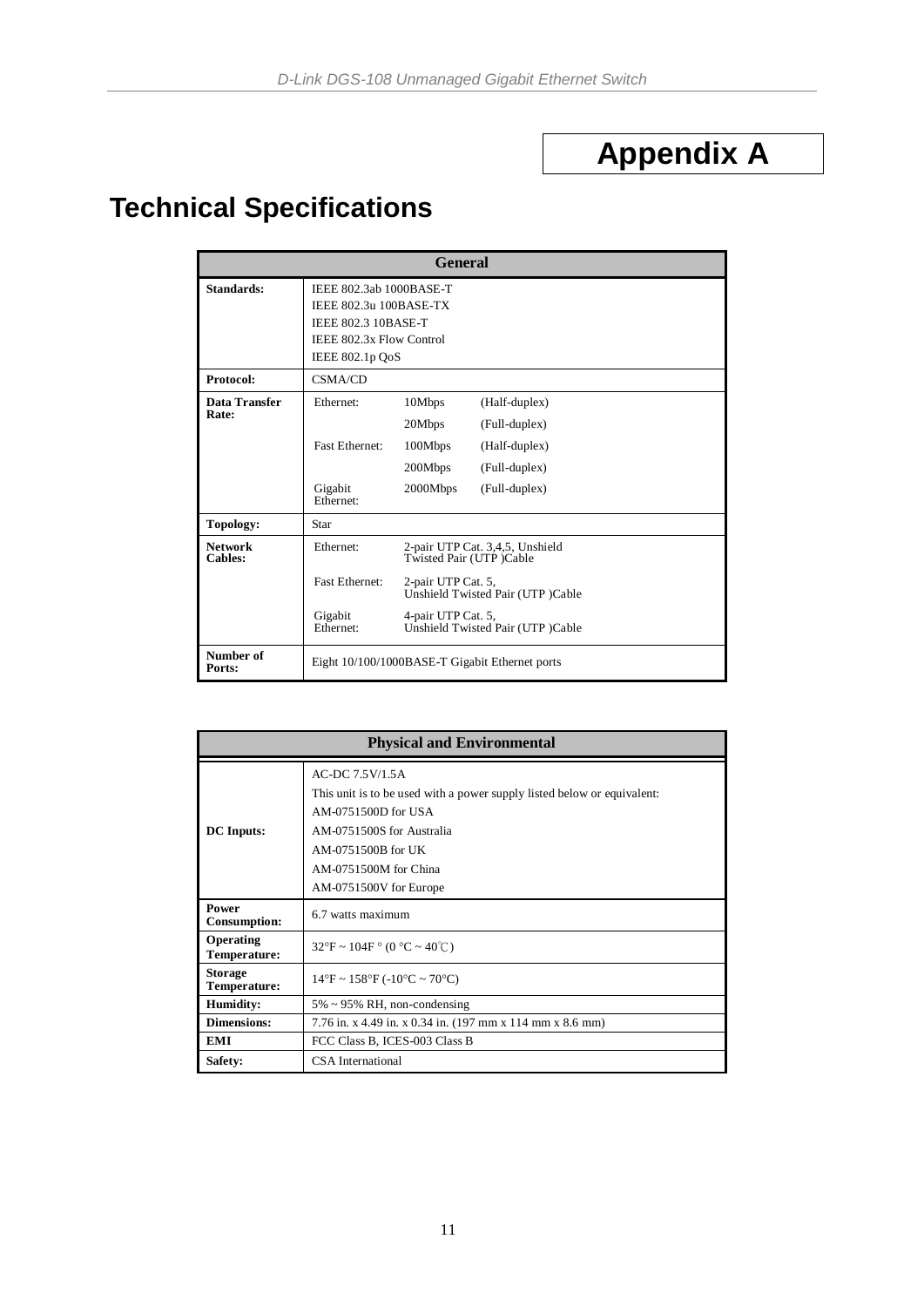|                                                 | <b>Performance</b>        |
|-------------------------------------------------|---------------------------|
| <b>Transmission</b><br>Method:                  | Store-and-forward         |
| <b>RAM Buffer:</b>                              | 144Kbytes per device      |
| <b>Filtering</b><br><b>Address Table:</b>       | 8K MAC address per device |
| <b>Packet Filtering/</b><br>Forwarding<br>Rate: | Full wire speed           |
| <b>MAC Address</b><br>Learning:                 | Self-learning, auto-aging |
| <b>Jumbo Frame:</b>                             | 9600Bytes                 |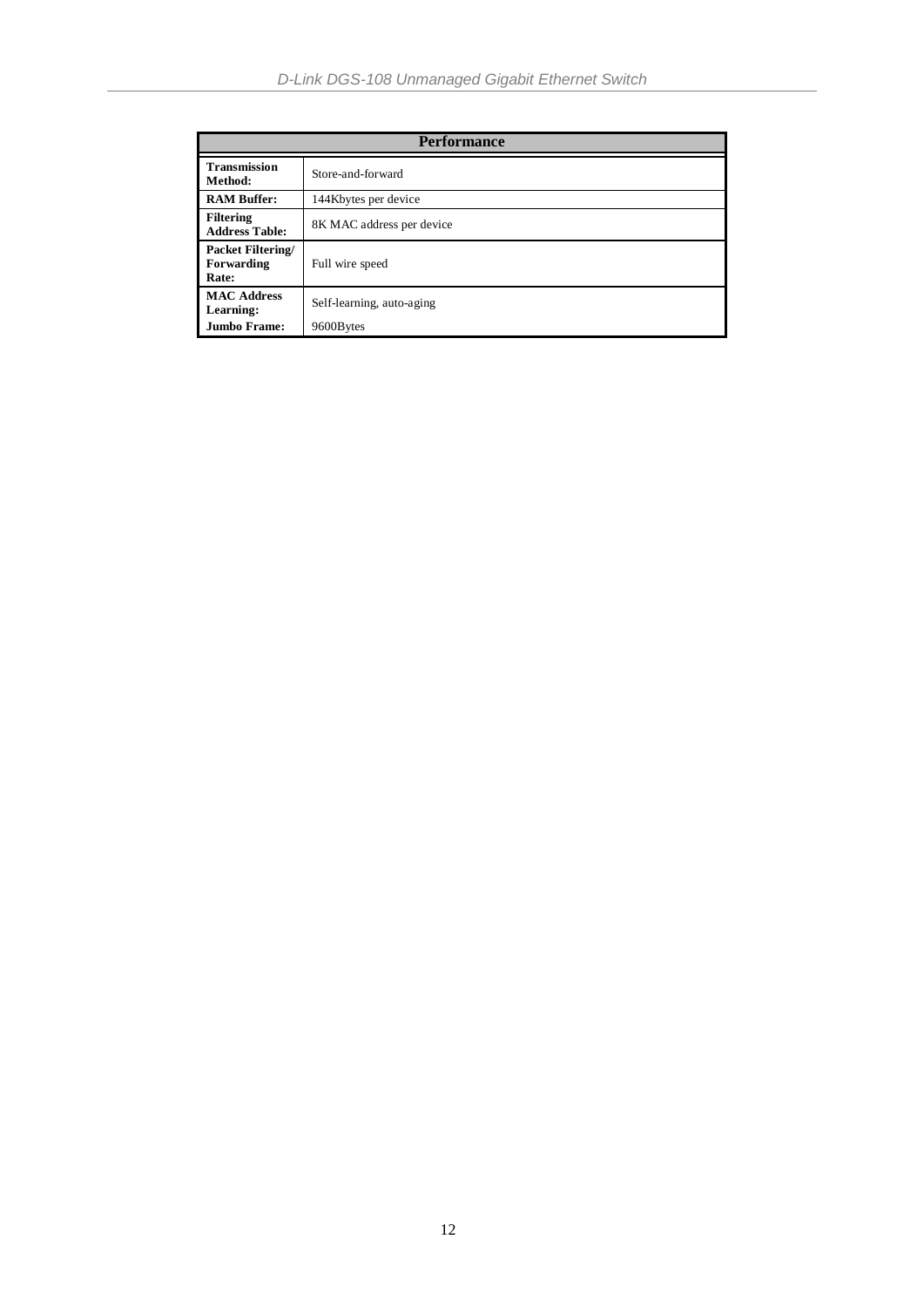### **Glossary**

<span id="page-19-0"></span>**1000BASE-LX** – A long wavelength for a "long haul" fiber optic cable for a maximum length of 10 kilometers.

**1000BASE-SX** – A short laser wavelength on multimode fiber optic cable for a maximum length of 550 meters.

**100BASE-FX** – 100Mbps Ethernet implementation over fiber.

**100BASE-TX** – 100Mbps Ethernet implementation over Category 5 and Type 1 Twisted Pair cabling.

**10BASE-T** – The IEEE 802.3 specification for Ethernet over Unshielded Twisted Pair (UTP) cabling.

**aging** – The automatic removal of dynamic entries from the Switch Database which have timed-out and are no longer valid.

**ATM** – Asynchronous Transfer Mode. A connection oriented transmission protocol based on fixed length cells (packets). ATM is designed to carry a complete range of user traffic, including voice, data, and video signals.

**auto-negotiation** – A feature on a port, which allows it to advertise its capabilities for speed, duplex, and flow control. When connected to an end station that also supports auto-negotiation, the link can self-detect its optimum operating setup.

**backbone port** – A port that does not learn device addresses, and that receives all frames with an unknown address. Backbone ports are normally used to connect the Switch to the backbone of your network. Note that backbone ports were formerly known as designated downlink ports.

**backbone** – The part of a network used as the primary path for transporting traffic between network segments.

**Bandwidth** – Information capacity, measured in bits per second, that a channel can transmit. The bandwidth of Ethernet is 10Mbps, the bandwidth of Fast Ethernet is 100Mbps.

**baud rate** – The switching speed of a line. Also known as *line speed*.

**BOOTP** – The BOOTP protocol allows you to automatically map an IP address to a given MAC address each time a device is started. In addition, the protocol can assign the subnet mask and default gateway to a device.

**bridge** – A device that interconnects local or remote networks no matter what higher level protocols are involved. Bridges form a single logical network, centralizing network administration.

**broadcast** – A message sent to all destination devices on the network.

**broadcast storm** – Multiple simultaneous broadcasts that typically absorb available network bandwidth and can cause network failure.

**console port** – The port on the Switch accepting a terminal or modem connector. It changes the parallel arrangement of data within computers to the serial form used on data transmission links. This port is most often used for dedicated local management.

**CSMA/CD** – Channel access method used by Ethernet and IEEE 802.3 standards, in which devices transmit only after finding the data channel clear for some period of time. When two devices transmit simultaneously, a collision occurs and the colliding devices delay their retransmissions for a random amount of time.

**data center switching** – The point of aggregation within a corporate network where a switch provides highperformance access to server farms, a high-speed backbone connection, and a control point for network management and security.

**Ethernet** – A LAN specification developed jointly by Xerox, Intel, and Digital Equipment Corporation. Ethernet networks operate at 10Mbps using CSMA/CD to run over cabling.

**Fast Ethernet** – 100Mbps technology based on the Ethernet/CD network access method.

**Flow Control** – (IEEE 802.3x) A means of holding packets back at the transmit port of the connected end station. Prevents packet loss at a congested switch port.

**forwarding** – The process of sending a packet toward its destination by an internetworking device.

**full duplex** – A system that allows packets to be transmitted and received at the same time and, in effect, doubles the potential throughput of a link.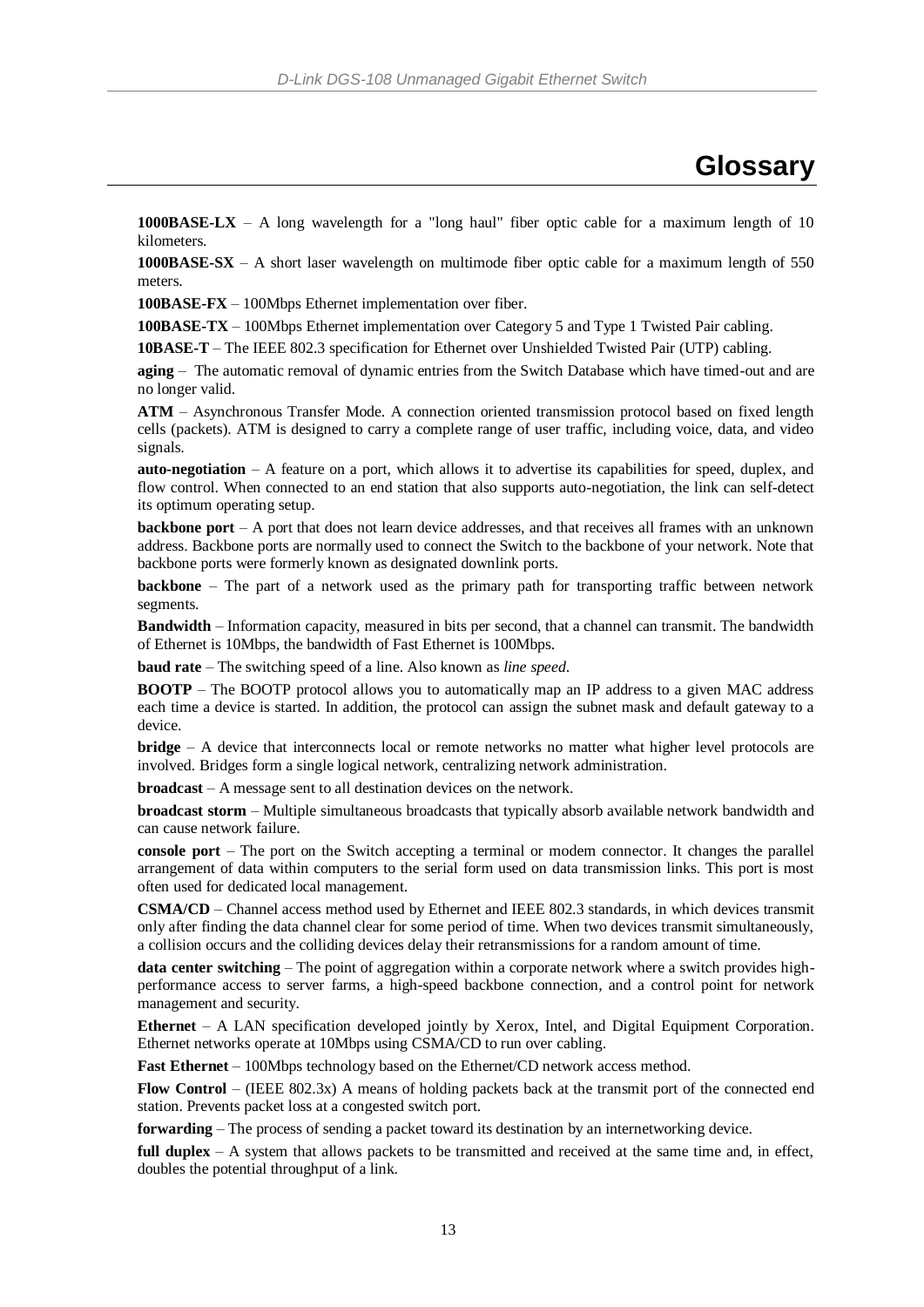**half duplex** – A system that allows packets to be transmitted and received, but not at the same time. Contrast with *full duplex*.

**IP address** – Internet Protocol address. A unique identifier for a device attached to a network using TCP/IP. The address is written as four octets separated with full-stops (periods), and is made up of a network section, an optional subnet section and a host section.

**IPX** – Internetwork Packet Exchange. A protocol allowing communication in a NetWare network.

**LAN** – Local Area Network. A network of connected computing resources (such as PCs, printers, servers) covering a relatively small geographic area (usually not larger than a floor or building). Characterized by high data rates and low error rates.

**latency** – The delay between the time a device receives a packet and the time the packet is forwarded out of the destination port.

**line speed** – See *baud rate*.

**main port** – The port in a resilient link that carries data traffic in normal operating conditions.

**MDI** – Medium Dependent Interface. An Ethernet port connection where the transmitter of one device is connected to the receiver of another device.

**MDI-X** – Medium Dependent Interface Cross-over. An Ethernet port connection where the internal transmit and receive lines are crossed.

**MIB** – Management Information Base. Stores a device's management characteristics and parameters. MIBs are used by the Simple Network Management Protocol (SNMP) to contain attributes of their managed systems. The Switch contains its own internal MIB.

**multicast** – Single packets copied to a specific subset of network addresses. These addresses are specified in the destination-address field of the packet.

**protocol** – A set of rules for communication between devices on a network. The rules dictate format, timing, sequencing, and error control.

**resilient link** – A pair of ports that can be configured so that one will take over data transmission should the other fail. See also *main port* and *standby port*.

**RJ-45** – Standard 8-wire connectors for IEEE 802.3 10BASE-T networks.

**RMON** – Remote Monitoring. Subset of SNMP MIB II, which allows monitoring and management capabilities by addressing up to ten different groups of information.

**RPS** – Redundant Power System. A device that provides a backup source of power when connected to the Switch.

**server farm** – A cluster of servers in a centralized location serving a large user population.

**SLIP** – Serial Line Internet Protocol. A protocol that allows IP to run over a serial line connection.

**SNMP** – Simple Network Management Protocol. A protocol originally designed to be used in managing TCP/IP internets. SNMP is presently implemented on a wide range of computers and networking equipment and may be used to manage many aspects of network and end station operation.

**Spanning Tree Protocol** – (STP) A bridge-based system for providing fault tolerance on networks. STP works by allowing you to implement parallel paths for network traffic, and to ensure that redundant paths are disabled when the main paths are operational and enabled if the main paths fail.

**stack** – A group of network devices that are integrated to form a single logical device.

**standby port** – The port in a resilient link that will take over data transmission if the main port in the link fails.

**switch** – A device that filters, forwards, and floods packets based on the packet's destination address. The Switch learns the addresses associated with each switch port and builds tables based on this information to be used for the switching decision.

**TCP/IP** – A layered set of communications protocols providing Telnet terminal emulation, FTP file transfer, and other services for communication among a wide range of computer equipment.

**Telnet** – A TCP/IP application protocol that provides virtual terminal service, letting a user log in to another computer system and access a host as if the user were connected directly to the host.

**TFTP** – Trivial File Transfer Protocol. Allows you to transfer files (such as software upgrades) from a remote device using your switch's local management capabilities.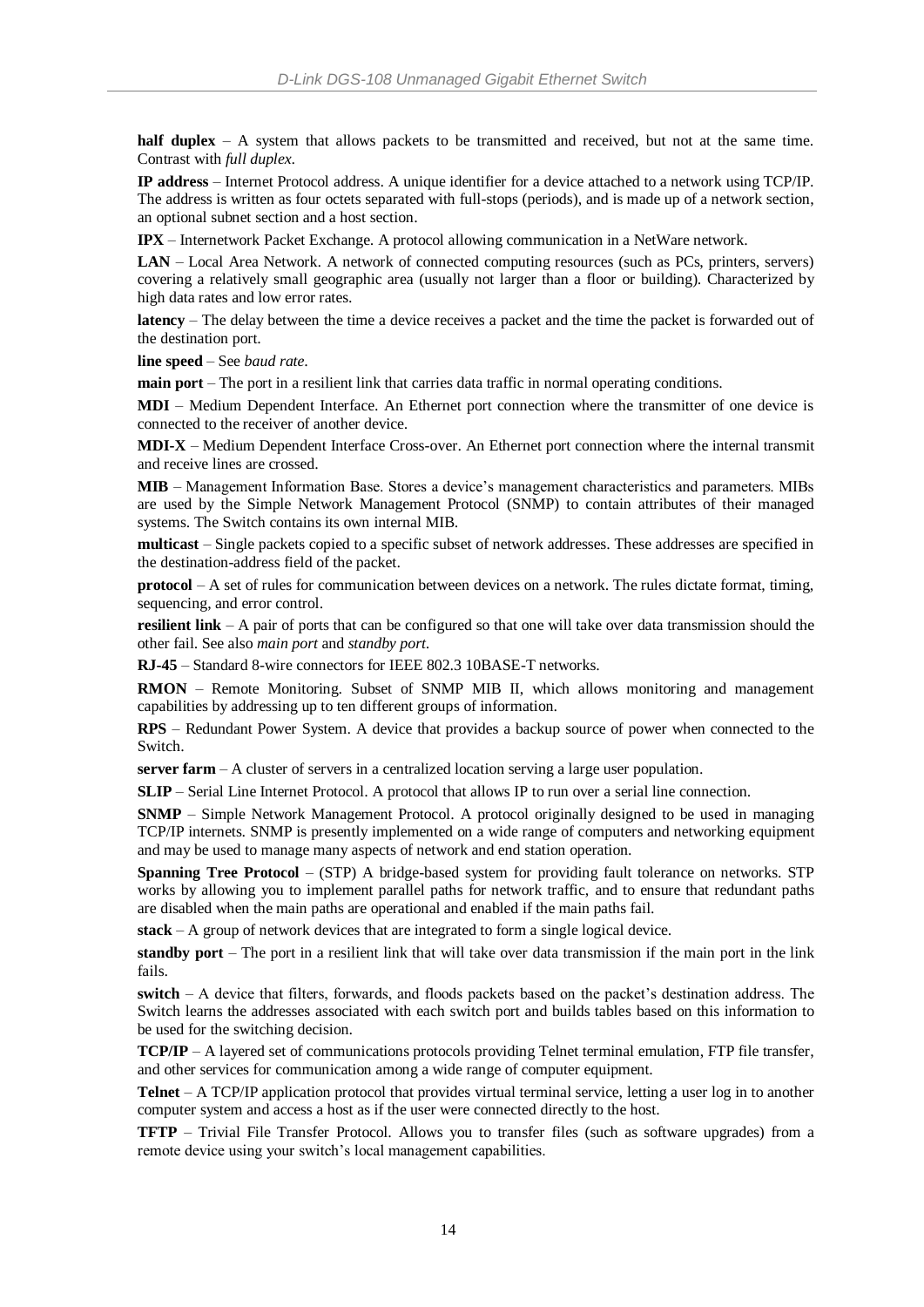**UDP** – User Datagram Protocol. An Internet standard protocol that allows an application program on one device to send a datagram to an application program on another device.

**VLAN** – Virtual LAN. A group of location- and topology-independent devices that communicate as if they are on a common physical LAN.

**VLT** – Virtual LAN Trunk. A Switch-to-Switch link which carries traffic for all the VLANs on each Switch.

**VT100** – A type of terminal which uses ASCII characters. VT100 screens have a text-based appearance.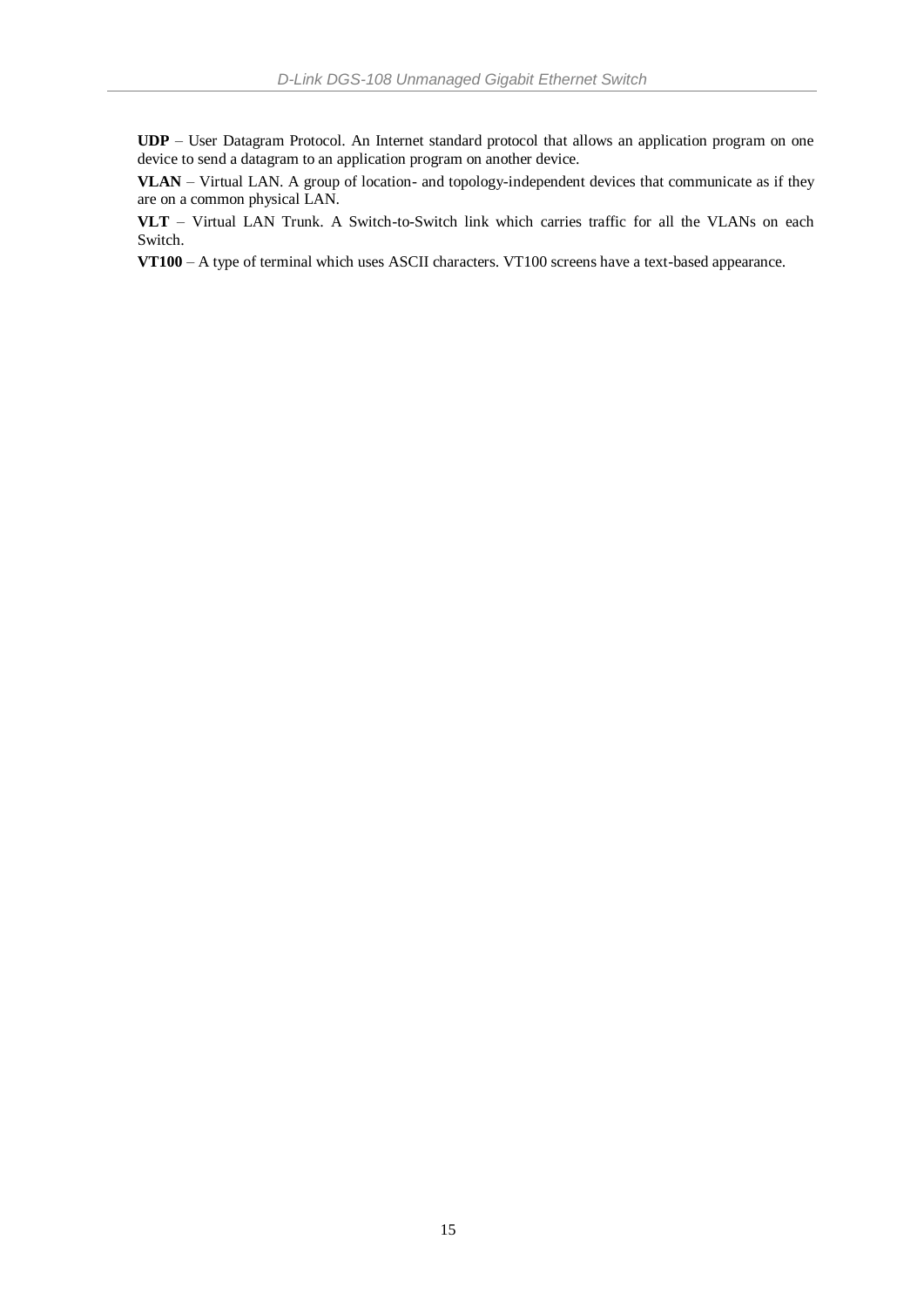

Subject to the terms and conditions set forth herein, D-Link Systems, Inc. ("D-Link") provides this Limited Warranty:

- Only to the person or entity that originally purchased the product from D-Link or its authorized reseller or distributor, and
- Only for products purchased and delivered within the fifty states of the United States, the District of Columbia, U.S. Possessions or Protectorates, U.S. Military Installations, or addresses with an APO or FPO.

*Limited Warranty:*D-Link warrants that the hardware portion of the D-Link product described below ("Hardware") will be free from material defects in workmanship and materials under normal use from the date of original retail purchase of the product, for the period set forth below<br>("Warranty Period"), except as otherwise stated herein.

- Hardware (excluding power supplies and fans): Five (5) Years
- Power supplies and fans: One (1) Year
- Spare parts and spare kits: Ninety (90) days

The customer's sole and exclusive remedy and the entire liability of D-Link and its suppliers under this Limited Warranty will be, at D-Link's option, to repair or replace the defective Hardware during the Warranty Period at no charge to the original owner or to refund the actual purchase price paid. Any repair or replacement will be rendered by D-Link at an Authorized D-Link Service Office. The replacement hardware need not be new or have an identical make, model or part. D-Link may, at its option, replace the defective Hardware or any part thereof with<br>any reconditioned product that D-Link reasonably determines is substantially equi whichever is longer, and is subject to the same limitations and exclusions. If a material defect is incapable of correction, or if D-Link determines<br>that it is not practical to repair or replace the defective Hardware, the be refunded by D-Link upon return to D-Link of the defective Hardware. All Hardware or part thereof that is replaced by D-Link, or for which the purchase price is refunded, shall become the property of D-Link upon replacement or refund.

*Limited Software Warranty:* D-Link warrants that the software portion of the product ("Software") will substantially conform to D-Link's then current functional specifications for the Software, as set forth in the applicable documentation, from the date of original retail purchase of the Software for a period of ninety (90) days ("Software Warranty Period"), provided that the Software is properly installed on approved hardware and operated as contemplated in its documentation. D-Link further warrants that, during the Software Warranty Period, the magnetic media on<br>which D-Link delivers the Software will be free of physical defects. The customer' software that substantially conforms to D-Link's functional specifications for the Software or to refund the portion of the actual purchase price<br>paid that is attributable to the Software. Except as otherwise agreed by D-L warranted for the remainder of the original Warranty Period and is subject to the same limitations and exclusions. If a material non-<br>conformance is incapable of correction, or if D-Link determines in its sole discretion t Software (and all copies thereof) is first returned to D-Link. The license granted respecting any Software for which a refund is given automatically terminates.

**Non-Applicability of Warranty:** The Limited Warranty provided hereunder for Hardware and Software portions of D-Link's products will not be<br>applied to and does not cover any refurbished product and any product purchased t sales in which D-Link, the sellers, or the liquidators expressly disclaim their warranty obligation pertaining to the product and in that case, the<br>product is being sold "As-Is" without any warranty whatsoever including, w notwithstanding anything stated herein to the contrary.

Submitting A Claim: The customer shall return the product to the original purchase point based on its return policy. In case the return policy period has expired and the product is within warranty, the customer shall submit a claim to D-Link as outlined below:

- The customer must submit with the product as part of the claim a written description of the Hardware defect or Software<br>nonconformance in sufficient detail to allow D-Link to confirm the same, along with proof of purchas dated purchase invoice for the product) if the product is not registered.
- The customer must obtain a Case ID Number from D-Link Technical Support at 1-877-453-5465, who will attempt to assist the customer in resolving any suspected defects with the product. If the product is considered defecti Material Authorization ("RMA") number by completing the RMA form and entering the assigned Case ID Number at <u>https://rma.dlink.com/</u>.
- After an RMA number is issued, the defective product must be packaged securely in the original or other suitable shipping package to<br>ensure that it will not be damaged in transit, and the RMA number must be prominently m include any manuals or accessories in the shipping package. D-Link will only replace the defective portion of the product and will not ship back any accessories.
- The customer is responsible for all in-bound shipping charges to D-Link. No Cash on Delivery ("COD") is allowed. Products sent COD will either be rejected by D-Link or become the property of D-Link. Products shall be fully insured by the customer and shipped to **D-**<br>**Link Systems, Inc., 17595 Mt. Herrmann, Fountain Valley, CA 92708**. D-Link will n by D-Link. Return shipping charges shall be prepaid by D-Link if you use an address in the United States, otherwise we will ship the<br>product to you freight collect. Expedited shipping is available upon request and provided

D-Link may reject or return any product that is not packaged and shipped in strict compliance with the foregoing requirements, or for which an RMA number is not visible from the outside of the package. The product owner agrees to pay D-Link's reasonable handling and return shipping charges for any product that is not packaged and shipped in accordance with the foregoing requirements, or that is determined by D-Link not to be defective or non-conforming.

What Is Not Covered: The Limited Warranty provided herein by D-Link does not cover: Products that, in D-Link's judgment, have been<br>subjected to abuse, accident, alteration, modification, tampering, negligence, misuse, faul service in any way that is not contemplated in the documentation for the product, or if the model or serial number has been altered, tampered<br>with, defaced or removed; Initial installation, installation and removal of the covered in the operating manual for the product, and normal maintenance; Damage that occurs in shipment, due to act of God, f ailures due to power surge, and cosmetic damage; Any hardware, software, firmware or other products or services provided by anyone other than D-Link; and Products that have been purchased from inventory clearance or liquidation sales or other sales in which D-Link, the sellers, or the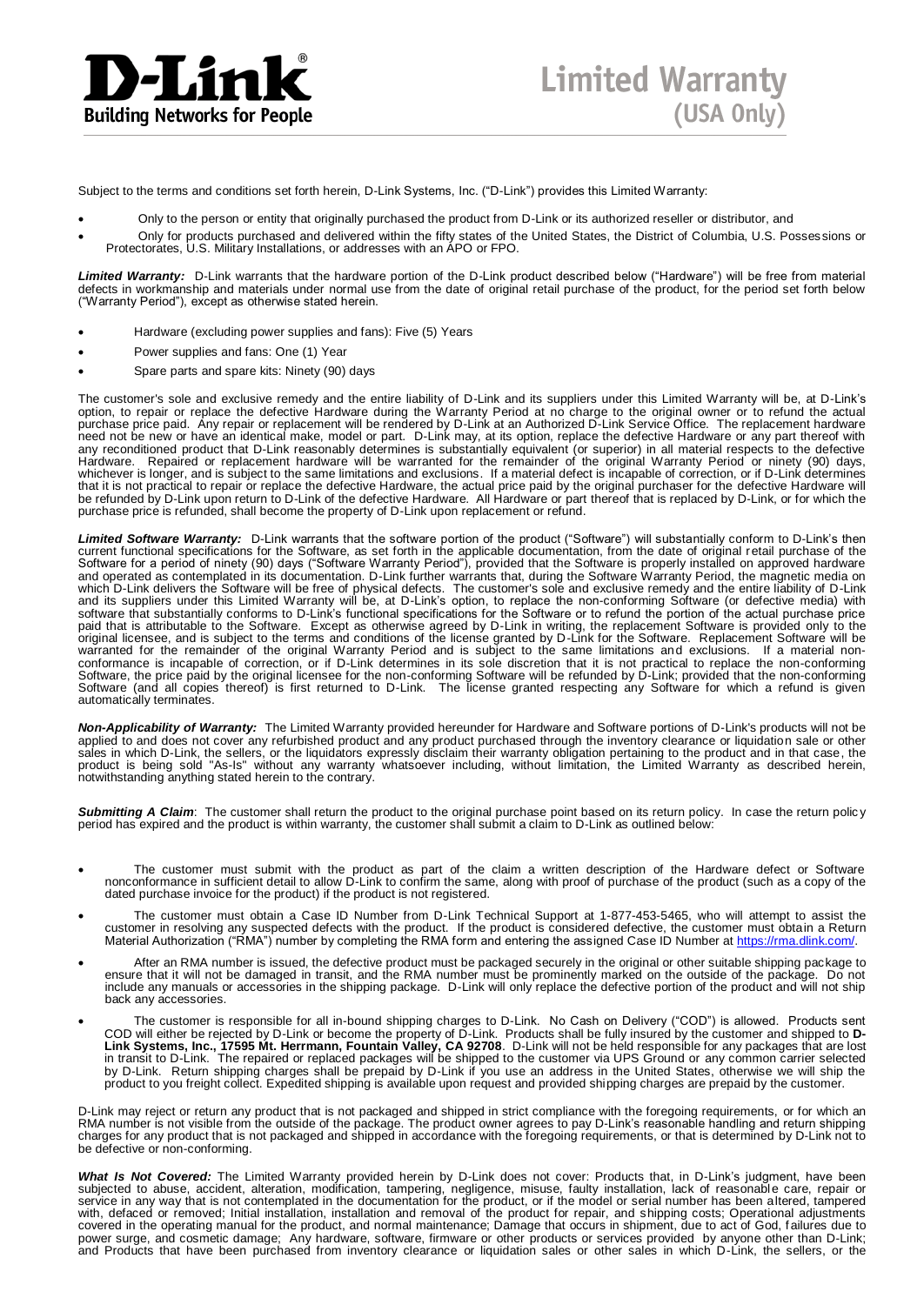liquidators expressly disclaim their warranty obligation pertaining to the product. While necessary maintenance or repairs on your Product can be performed by any company, we recommend that you use only an Authorized D-Link Service Office. Improper or incorrectly performed maintenance or repair voids this Limited Warranty.

*Disclaimer of Other Warranties:* EXCEPT FOR THE LIMITED WARRANTY SPECIFIED HEREIN, THE PRODUCT IS PROVIDED "AS-IS" WITHOUT ANY WARRANTY OF ANY KIND WHATSOEVER INCLUDING, WITHOUT LIMITATION, ANY WARRANTY OF MERCHANTABILITY, FITNESS FOR A PARTICULAR PURPOSE AND NON-INFRINGEMENT. IF ANY IMPLIED WARRANTY CANNOT BE DISCLAIMED IN ANY TERRITORY WHERE A PRODUCT IS SOLD, THE DURATION OF SUCH IMPLIED WARRANTY SHALL BE LIMITED<br>TO THE DURATION OF THE APPLICABLE WARRANTY PERIOD SET FORTH ABOVE. EXCEPT AS EXPRESSLY COVERED UNDER THE LIMITED WARRANTY PROVIDED HEREIN, THE ENTIRE RISK AS TO THE QUALITY, SELECTION AND PERFORMANCE OF THE PRODUCT IS WITH THE PURCHASER OF THE PRODUCT.

*Limitation of Liability:* TO THE MAXIMUM EXTENT PERMITTED BY LAW, D-LINK IS NOT LIABLE UNDER ANY CONTRACT, NEGLIGENCE, STRICT LIABILITY OR OTHER LEGAL OR EQUITABLE THEORY FOR ANY LOSS OF USE OF THE PRODUCT, INCONVENIENCE OR DAMAGES OF ANY CHARACTER, WHETHER DIRECT, SPECIAL, INCIDENTAL OR CONSEQUENTIAL (INCLUDING, BUT NOT LIMITED TO, DAMAGES FOR LOSS OF GOODWILL, LOSS OF REVENUE OR PROFIT, WORK STOPPAGE,<br>COMPUTER FAILURE OR MALFUNCTION, FAILURE OF OTHER EQUIPMENT OR COMPUTER PROGRAMS TO WHICH D-LINK'S<br>PRODUCT IS CONNECTE PRODUCT RETURNED TO D-LINK FOR WARRANTY SERVICE) RESULTING FROM THE USE OF THE PRODUCT, RELATING TO<br>WARRANTY SERVICE, OR ARISING OUT OF ANY BREACH OF THIS LIMITED WARRANTY, EVEN IF D-LINK HAS BEEN ADVISED OF<br>THE POSSIBILIT REPLACEMENT OR REFUND OF THE DEFECTIVE OR NON-CONFORMING PRODUCT. THE MAXIMUM LIABILITY OF D-LINK UNDER<br>THIS WARRANTY IS LIMITED TO THE PURCHASE PRICE OF THE PRODUCT COVERED BY THE WARRANTY. THE FOREGOING<br>EXPRESS WRITTEN W EXPRESS, IMPLIED OR STATUTORY.

*Governing Law*: This Limited Warranty shall be governed by the laws of the State of California. Some states do not allow exclusion or limitation of incidental or consequential damages, or limitations on how long an implied warranty lasts, so the foregoing limitations and<br>exclusions may not apply. This Limited Warranty provides specific legal rights and y state.

*Trademarks:*D-Link is a registered trademark of D-Link Systems, Inc. Other trademarks or registered trademarks are the property of their respective owners.

*Copyright Statement:*No part of this publication or documentation accompanying this product may be reproduced in any form or by any means or used to make any derivative such as translation, transformation, or adaptation without permission from D-Link Corporation/D-Link Systems, Inc., as stipulated by the United States Copyright Act of 1976 and any amendments thereto. Contents are subject to change without prior notice. Copyright 2004 by D-Link Corporation/D-Link Systems, Inc. All rights reserved.

*CE Mark Warning:*This is a Class B product. In a domestic environment, this product may cause radio interference, in which case the user may be required to take adequate measures.

*FCC Statement:* This equipment has been tested and found to comply with the limits for a Class B digital device, pursuant to part 15 of the FCC Rules. These limits are designed to provide reasonable protection against harmful interference in a residential installation. This equipment generates, uses, and can radiate radio frequency energy and, if not installed and used in accordance with the instructions, may cause harmful interference to radio communication. However, there is no guarantee that interference will not occur in a particular installation. If this equipment does cause harmful interference to radio or television reception, which can be determined by turning the equipment off and on, the user is encouraged to try to correct the interference by one or more of the following measures:

- Reorient or relocate the receiving antenna.
- Increase the separation between the equipment and receiver.
- Connect the equipment into an outlet on a circuit different from that to which the receiver is connected.
- Consult the dealer or an experienced radio/TV technician for help.

**For detailed warranty information applicable to products purchased outside the United States, please contact the corresponding local D-Link office.**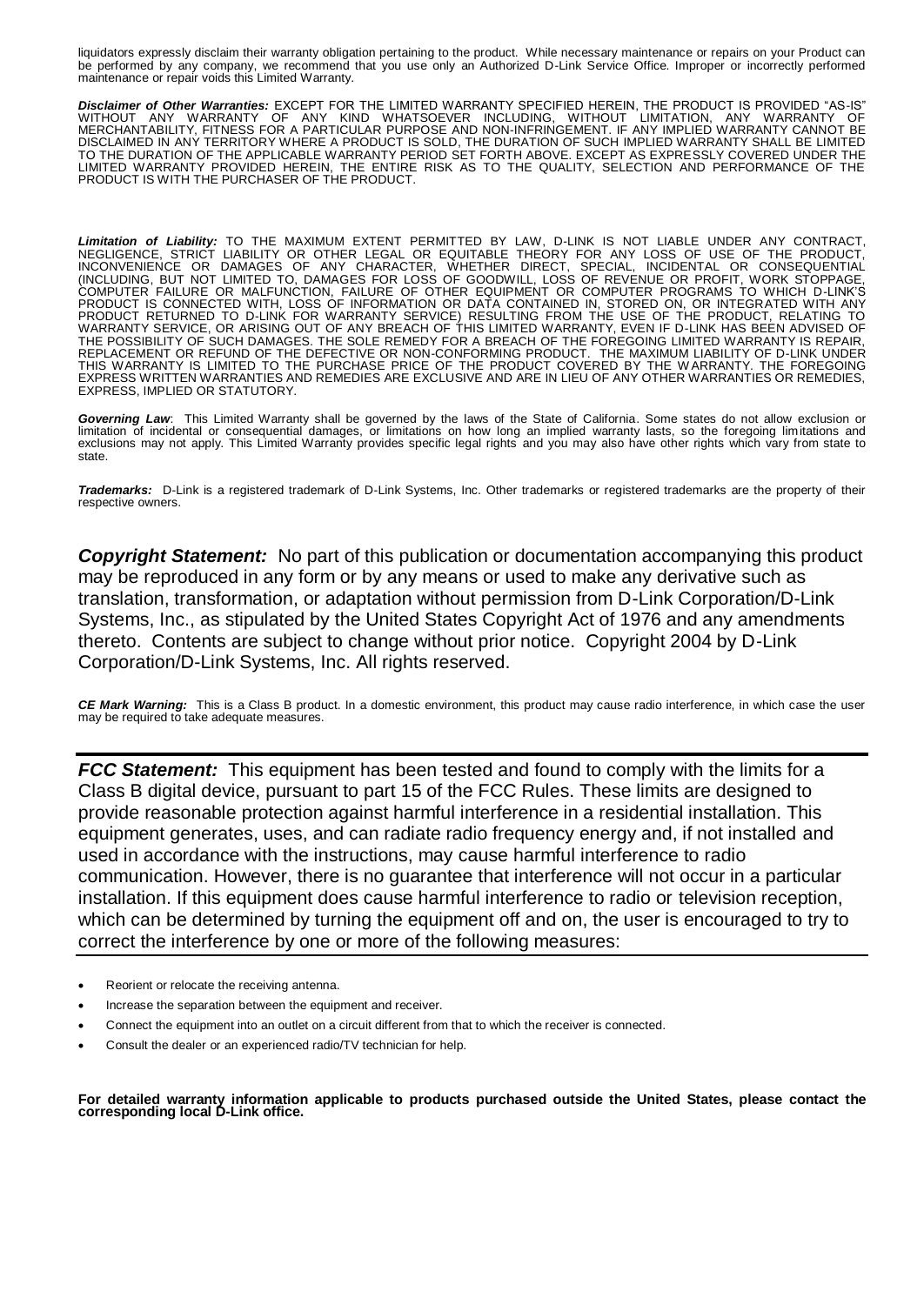# <span id="page-24-0"></span>**Registration Information**

Register online your D-Link product at<http://support.dlink.com/register/>

**Product registration is entirely voluntary and failure to complete or return this form will not diminish your warranty rights.**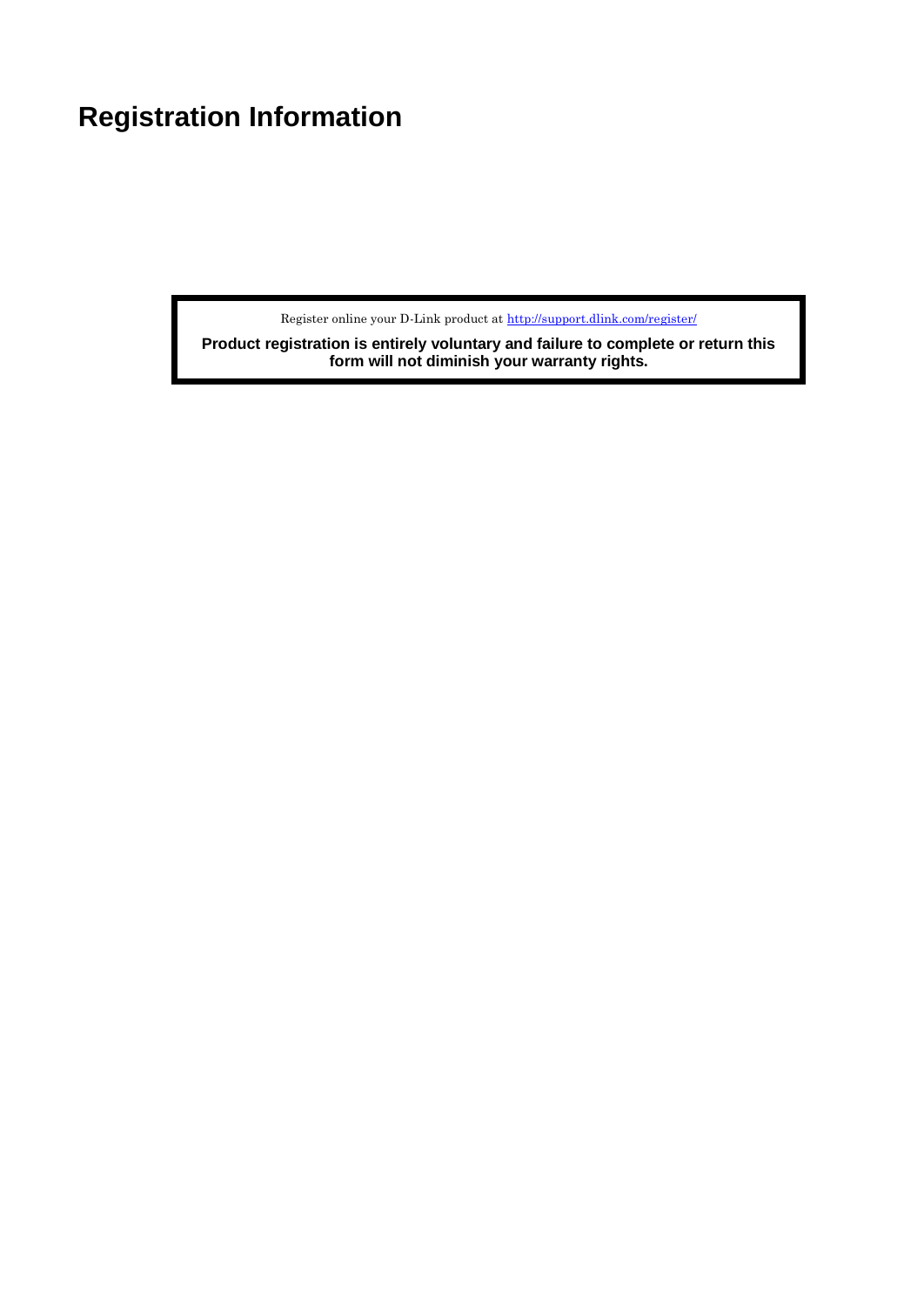### **International Offices**

### **U.S.A**

17595 Mt. Herrmann Street Fountain Valley, CA. 92708 TEL: 714-885-6000 Fax 866-743-4905 URL: www.dlink.com

### **Canada**

2180 Winston Park Drive Oakville, Ontario, L6H 5W1 Canada TEL: 1-905-8295033 FAX: 1-905-8295223 URL: www.dlink.ca

#### **Europe (U. K.)** 4th Floor, Merit House Edgware Road, Colindale London NW9 5AB

U.K. TEL: 44-20-8731-5555 FAX: 44-20-8731-5511 URL: www.dlink.co.uk

#### **Germany**

Schwalbacher Strasse 74 D-65760 Eschborn Germany TEL: 49-6196-77990 FAX: 49-6196-7799300 URL: www.dlink.de

#### **France**

Le Florilege #.2, Allee de la Fresnerie 78330 Fontenay le Fleury France TEL: 33-1-30238688 FAX: 33-1-30238689 URL: www.dlink-france.fr

### **Netherlands**

Weena 290 3012 NJ Rotterdam **Netherlands** Tel: +31-10-282-1445 Fax: +31-10-282-1331 URL: www.dlink-benelux.com

#### **Belgium**

Rue des Colonies 11 B-1000 Brussels Belgium Tel: +32(0)2 517 7111 Fax: +32(0)2 517 6500 URL: [www.dlink-benelux.com](http://www.dlink-benelux.com/)

#### **Italy**

Via Nino Bonnet n. 6/b 20154 – Milano, Italy TEL: 39-02-2900-0676 FAX: 39-02-2900-1723 URL: www.dlink.it

#### **Sweden**

P.O. Box 15036, S-167 15 Bromma Sweden TEL: 46-(0)8564-61900 FAX: 46-(0)8564-61901 URL[: www.dlink.se](http://www.dlink.se/)

#### **Denmark**

Naverland 2, DK-2600 Glostrup, Copenhagen, TEL: 45-43-969040 FAX: 45-43-424347 [URL:www.dlink.dk](file:///E:/Switch/共同事務區/Switch/DXS-3326GSR(Maestro)/www.dlink.dk)

### **Norway**

Karihaugveien 89 1086 Oslo Norway TEL: 47-23-897189 FAX: 47-22-309085 URL[: www.dlink.no](http://www.dlink.no/)

#### **Finland**

Pakkalankuja 7A 01510 Vantaa, Finland TEL : +358-9-2707 5080 FAX: + 358-9-2707 5081 URL: www.dlink.fi

### **Iberia**

C/Sabino De Arana, 56 Bajos 08028 Barcelona TEL: 34 93 4090770 FAX: 34 93 4910795 URL: www.dlinkiberia.es

#### **Singapore**

1 International Business Park #03-12 The Synergy Singapore 609917 TEL: 65-6774-6233 FAX: 65-6774-6322 URL: www.dlink-intl.com

#### **Australia**

1 Giffnock Avenue, North Ryde, NSW 2113 Australia TEL: 61-2-8899-1800 FAX: 61-2-8899-1868 URL: www.dlink.com.au

### **India**

D-Link House, Kurla Bandra Complex Road, Off CST Road, Santacruz (East), Mumbai - 400098. India TEL: 91-022-26526696/56902210 FAX: 91-022-26528914 URL: www.dlink.co.in

### **Middle East (Dubai)**

P.O.Box: 500376 Office No.:103, Building:3 Dubai Internet City Dubai, United Arab Emirates Tel:+971-4-3916480 Fax:+971-4-3908881 URL: www.dlink-me.com

### **Turkey**

Regus Offices Beybi Giz Plaza, Ayazaga Mah. Meydan Sok. No:28 Maslak 34396, Istanbul-Turkiye TEL: +90 212 335 2553 FAX: +90 212 335 2500 URL: www.dlink.com.tr

### **Egypt**

19 El-Shahed Helmy, El Masri Al-Maza, Heliopolis Cairo,Egypt. TEL:+202 414 4295 FAX:+202 415 6704 URL: www.dlink-me.com **Israel** 11 Hamanofim Street Ackerstein Towers, Regus Business Center P.O.B 2148, Hertzelia-Pituach 46120. Israel TEL: +972-9-9715700 FAX: +972-9-9715601 URL: www.dlink.co.il

#### **LatinAmerica**

Isidora Goyeechea 2934 of 702, Las Condes Santiago – Chile S.A. TEL: 56-2-232-3185 FAX: 56-2-232-0923 URL: www.dlink.cl

#### **Brasil**

Av das Nacoes Unidas, 11857 - 14 - andar - cj 141/142 Brooklin Novo Sao Paulo - SP - Brazil CEP 04578-000 TEL: +55 11 55039320 FAX: +55 11 55039322 URL: www.dlinkbrasil.com.br

### **South Africa**

Einstein Park II Block B 102-106 Witch-Hazel Avenue Highveld Technopark Centurion Gauteng Republic of South Africa TEL: 27-12-665-2165 FAX: 27-12-665-2186 URL: www..d-link.co.za

#### **Russia**

Grafsky per., 14, floor 6 Moscow 129626 Russia TEL: 7-095-744-0099 FAX: 7-095-744-0099 #350 URL: www.dlink.ru

### **China**

No.202,C1 Building, Huitong Office Park, No.71, Jianguo Road, Chaoyang District, Beijing, 100025, China. TEL +86-10-58635800 FAX: +86-10-58635799 URL: www.dlink.com.cn

#### **Taiwan**

2F, No. 119, Pao-Chung Rd. Hsin-Tien, Taipei Taiwan TEL: 886-2-2910-2626 FAX: 886-2-2910-1515 URL: www.dlinktw.com.tw

#### **Headquarters**

2F, No. 233-2, Pao-Chiao Rd. Hsin-Tien, Taipei Taiwan TEL: 886-2-2916-1600 FAX: 886-2-2914-6299 URL:www.dlink.com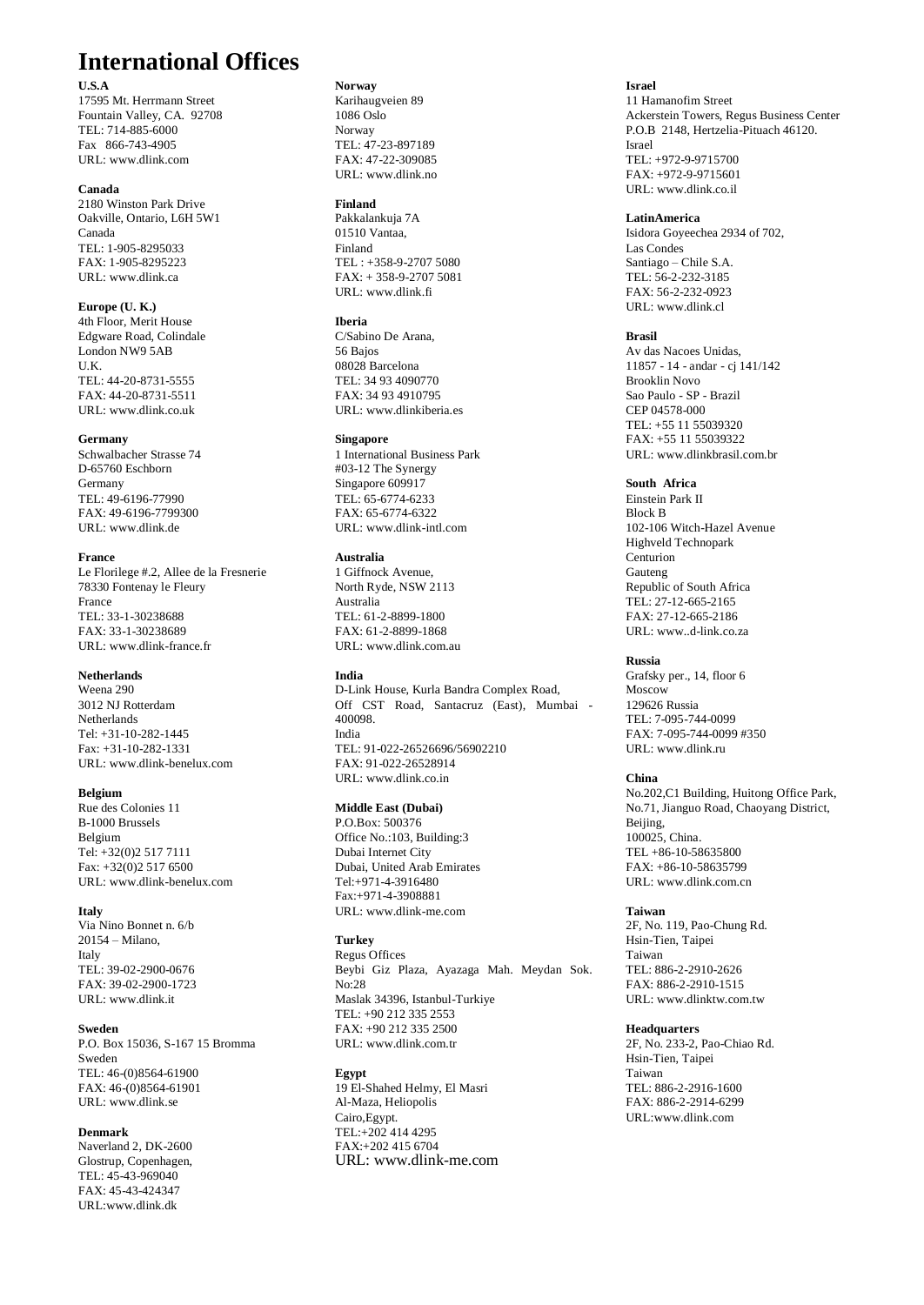## **Registration Card**

|                         | Print, type or use block letters.                                                                        |                                                                                                                                                                                                                                |                                               |
|-------------------------|----------------------------------------------------------------------------------------------------------|--------------------------------------------------------------------------------------------------------------------------------------------------------------------------------------------------------------------------------|-----------------------------------------------|
|                         |                                                                                                          |                                                                                                                                                                                                                                |                                               |
|                         |                                                                                                          |                                                                                                                                                                                                                                |                                               |
|                         |                                                                                                          |                                                                                                                                                                                                                                |                                               |
|                         |                                                                                                          |                                                                                                                                                                                                                                |                                               |
| Country:                | Date of purchase (Month/Day/Year):                                                                       |                                                                                                                                                                                                                                |                                               |
|                         |                                                                                                          |                                                                                                                                                                                                                                |                                               |
| <b>Product</b><br>Model | Product Serial No.                                                                                       | * Product installed in type of                                                                                                                                                                                                 | * Product installed in computer<br>serial No. |
|                         |                                                                                                          | computer                                                                                                                                                                                                                       |                                               |
|                         |                                                                                                          |                                                                                                                                                                                                                                |                                               |
|                         |                                                                                                          |                                                                                                                                                                                                                                |                                               |
|                         |                                                                                                          |                                                                                                                                                                                                                                |                                               |
|                         |                                                                                                          |                                                                                                                                                                                                                                |                                               |
|                         |                                                                                                          |                                                                                                                                                                                                                                |                                               |
|                         |                                                                                                          |                                                                                                                                                                                                                                |                                               |
|                         | (* Applies to adapters only)                                                                             |                                                                                                                                                                                                                                |                                               |
|                         | Product was purchased from:                                                                              |                                                                                                                                                                                                                                |                                               |
|                         |                                                                                                          |                                                                                                                                                                                                                                |                                               |
|                         |                                                                                                          |                                                                                                                                                                                                                                |                                               |
|                         |                                                                                                          |                                                                                                                                                                                                                                |                                               |
|                         |                                                                                                          |                                                                                                                                                                                                                                |                                               |
|                         | 1. Where and how will the product primarily be used?                                                     | Answers to the following questions help us to support your product:                                                                                                                                                            |                                               |
|                         | 2. How many employees work at installation site?                                                         | □Home □Office □Travel □Company Business □Home Business □Personal Use<br>□1 employee □2-9 □10-49 □50-99 □100-499 □500-999 □1000 or more                                                                                         |                                               |
|                         | 3. What network protocol(s) does your organization use?<br><b>OXNS/IPX OTCP/IP ODECnet OOthers</b>       |                                                                                                                                                                                                                                |                                               |
|                         |                                                                                                          | 4. What network operating system(s) does your organization use?<br>□D-Link LANsmart □Novell NetWare □NetWare Lite □SCO Unix/Xenix □PC NFS □3Com 3+Open<br>□Banyan Vines □DECnet Pathwork □Windows NT □Windows 2000 □Windows XP |                                               |
|                         | <b>DOthers</b> ________________<br>□NetView 6000 □Others                                                 | 5. What network management program does your organization use?<br>□D-View □HP OpenView/Windows □HP OpenView/Unix □SunNet Manager □Novell NMS                                                                                   |                                               |
|                         | 6. What network medium/media does your organization use?<br>□100BASE-TX □100BASE-T4 □100VGAnyLAN □Others | □Fiber-optics □Thick coax Ethernet □Thin coax Ethernet □10BASE-T UTP/STP                                                                                                                                                       |                                               |
| $\Box$ Others           | 7. What applications are used on your network?                                                           | □Desktop publishing □Spreadsheet □Word processing □CAD/CAM □Database management □Accounting                                                                                                                                    |                                               |
| $\Box$ Other            | 8. What category best describes your company?                                                            | □Aerospace □Engineering □Education □Finance □Hospital □Legal □Insurance/Real Estate □Manufacturing<br>□Retail/Chainstore/Wholesale □Government □Transportation/Utilities/Communication □VAR □System house/company              |                                               |